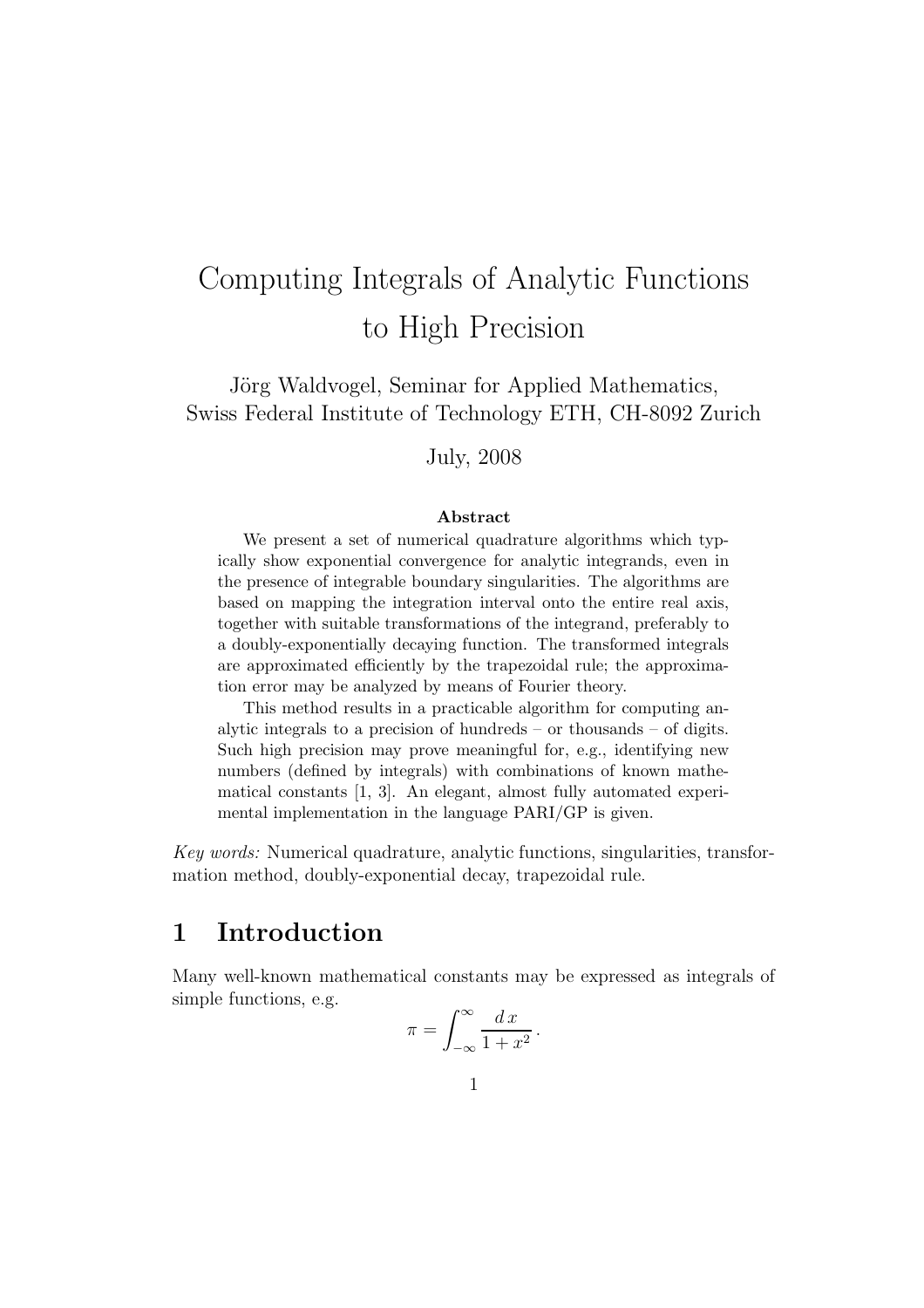Such integrals may even be regarded as the definition of the number under consideration. Whereas a few digits of precision (e.g., 16 digits, to be generous) may suffice for most practical applications, it is a legitimate quest to know fundamental mathematical constants to much higher precision.

A second reason for being interested in high-precision approximation of definite integrals is a possible identification of new mathematical constants in terms of more fundamental, previously known numbers. This has recently become feasible on the basis of high-precision numerical computaions alone, by means of so-called integer relation detection algorithms [3]. For example, inspired by a problem in the American Mathematical Monthly [2], and using the software [3], D.H. Bailey, Jonathan Borwein and Greg Fee conjectured the previously unknown closed form

$$
\int_0^1 \frac{\arctan(\sqrt{x^2+2})}{(x^2+1)\sqrt{x^2+2}} dx = \frac{5}{96} \pi^2.
$$

Later this result was rigorously established.

The conjectural discovery of previously unknown relationships (and their subsequent proof, of course) is in the same line. Consider, e.g., the number

$$
q := \left(-\frac{1}{4}\right)! = \Gamma\left(\frac{3}{4}\right) = \int_0^\infty e^{-x} x^{-1/4} dx.
$$
 (1)

Not to a complete surprise, there is a relationship between  $q$  and elliptic integrals. Precise numerics and the software [3] yields the conjecture

$$
q^2 = \frac{\pi^{3/2}}{2\,\mathrm{K}\left(\frac{1}{\sqrt{2}}\right)}\,,\tag{2}
$$

where K is the complete elliptic integral of first kind (equivalently, this relation may also be written as  $q^2 = \sqrt{\pi} \operatorname{agm}(1, 1/\sqrt{2})$  with  $\operatorname{agm}(a, b)$  being the arithmetic-geometric mean of  $a$  and  $b$ ). This relation is known to specialists.

Finally, we mention that other processes, such as limits or infinite sums, may be the source of new mathematical constants. Often such processes may be fomulated as definite integrals, see, e.g., [5], Chapter 3. Therefore, the envisioned technique involving high-precision evaluation of definite integrals is expected to have a wide range of applications.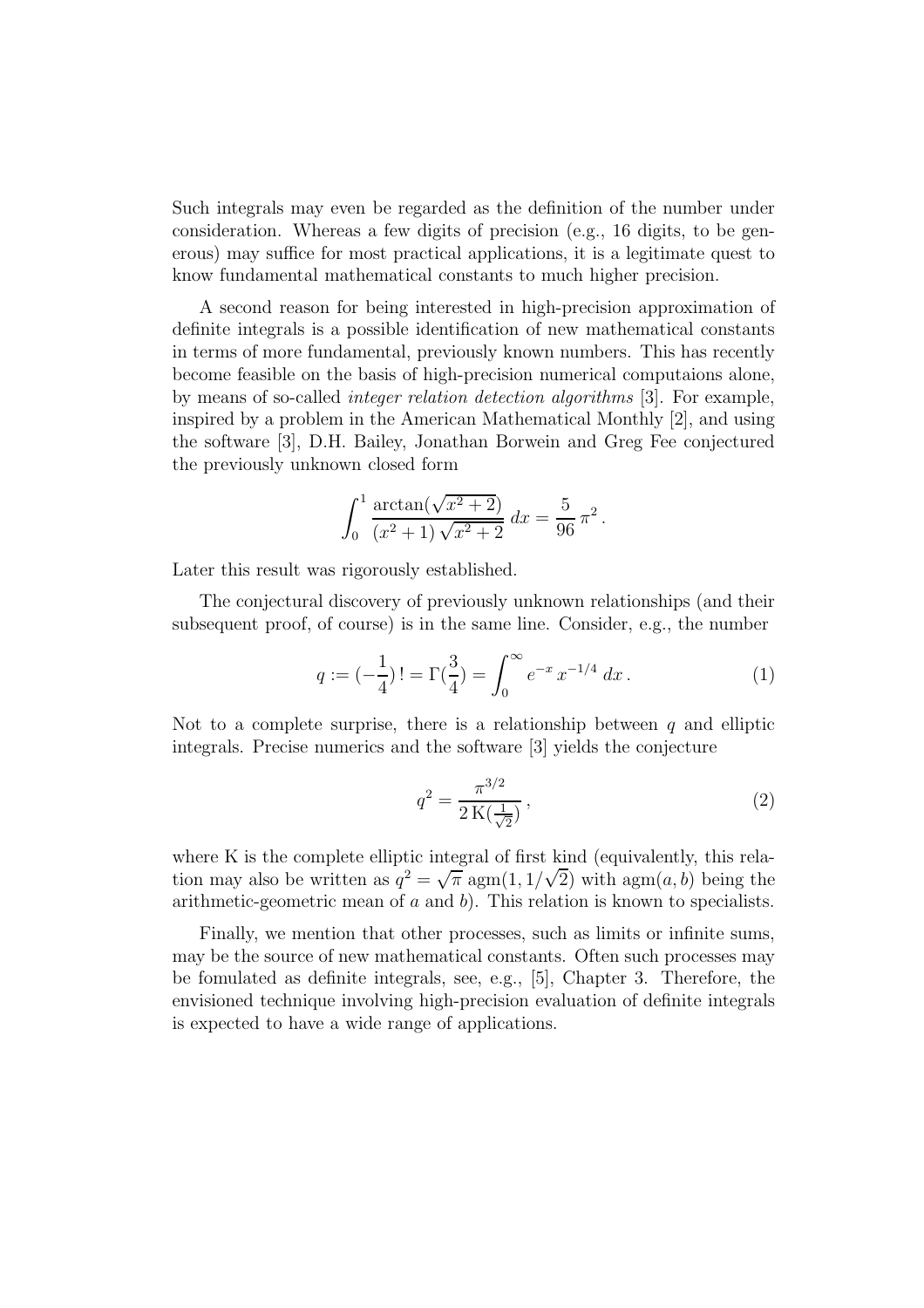The tool for efficiently approximating definite integrals to high precision is numerical quadrature, a topic which has been extensively studieded in the literature on numerical analysis. A comprehensive treatment, together with an 80-page list of references may be found in Davis and Rabinowitz (second edition, 1984) [6].

In this paper we propose a unified numerical technique which is well adapted to the high-precision evaluation of definite integrals of analytic functions. We propose to use monotonically increasing combinations of elementary functions in order to map the integration interval to the entire real axis. According to the nature of possible (integrable!) boundary singularities, further transfomations are appropriately chosen in order to obtain an integrand of double-exponential decay. This transformed integral is finally approximated by means of the trapezoidal rule with an appropriate step  $h > 0$ .

For a required precision of d digits the length of the support grows only as  $O(\log(d))$ . With respect to the step size h the discretization error is exponentially small, typically  $O(\exp(-c\omega))$ , sometimes  $O(\exp(-c\omega/\log(\omega)))$ or  $O(\exp(-c \sqrt{\omega})$  with some  $c > 0$ ,  $\omega := 2\pi/h$ . The suggested procedure is completely flexible with respect to the nature of the boundary singularities. We will conclude with an experimental code in PARI/GP which is able to automatically handle a large suite of test integrals to a precision of d digits, where d may be specified as an arbitrary parameter. The computation time scales as a (small) power of d.

#### 2 Intervals and Singularities

In order to handle one-dimensional integrals in some generality it is necessary to consider three types of integration intervals  $D$ : the entire real line  $\mathbb{R}$ , semi-infinite intervals, and finite intervals. For simplicity, and with no loss of generality, we restrict ourselves to the following standardized versions of those intervals:

$$
D = \begin{cases} (-\infty, \infty), \\ (0, \infty), \\ (0, b) \quad \text{with} \quad 0 < b < \infty. \end{cases}
$$
 (3)

We now consider the integral

$$
C = \int_{D} f(x) \, dx \,, \tag{4}
$$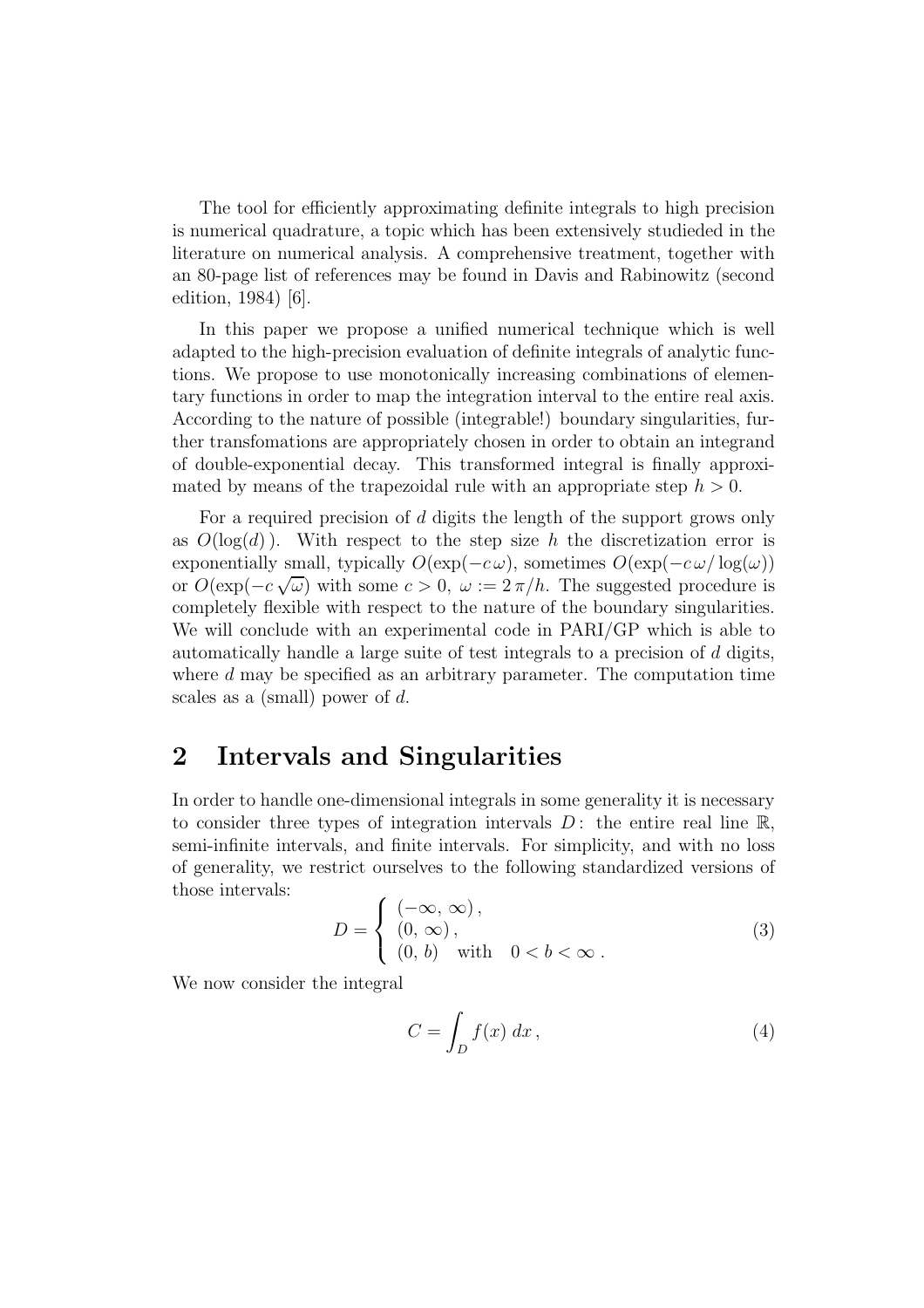where f is defined and analytic in the open interval  $D$  and is such that the integral  $(2)$  over the finite or infinite interval D exists. The reduction to the standard form  $(2)$ ,  $(1)$  (e.g. by a translation) is left up to the user.

At this point it is necessary to exclude highy oscillating integrands f. Although the methods of this paper may be applicable in particular situations (e.g. if the integrand is an entire function), more advanced techiques of complex analysis are needed in general for handling such integrands. Without giving precise definitions here we refer to Section 6 for a sketch of this technique.

Since integrable singularities at the finite boundaries are explicitly allowed it is necessary to introduce a rough classification of the possible growth or decay rates of f near an interval boundary. We use  $x \to +\infty$  and  $x \to +0$ as models for an infinite and a finite boundary.

We first restrict ourselves to infinite intervals and consider the right boundary in the limit  $x \to +\infty$ . Let  $p, 0 < p < x$  be a fixed intermediate point and consider the indefinite integral

$$
F(x) := \int_{p}^{x} f(\xi) d\xi
$$
 (5)

which satisfies the initial-value problem

$$
F'(x) = f(x), \quad F(p) = 0,
$$
\n(6)

where primes denote differentiation with respect to x. The integrand  $f$  is integrable as  $x \to +\infty$  if  $\lim_{x \to +\infty} F(x)$  exists. A popular, simple integrable model function of this class leads to

$$
F(x) = F_0(x) := \text{const} - \frac{1}{\alpha} x^{-\alpha}, \quad \alpha > 0,
$$
 (7)

resulting in the integrable integrand

$$
f_0(x) = F'_0(x) := x^{-\alpha - 1}.
$$
 (8)

Next, we define the family of model integrands  $f_n(x)$  of exponential type n,  $n \in \mathbb{Z}$  by Equ. (5) and the recurrence

$$
F_{n+1}(x) = F_n(e^x), \quad f_n(x) = F'_n(x), \tag{9}
$$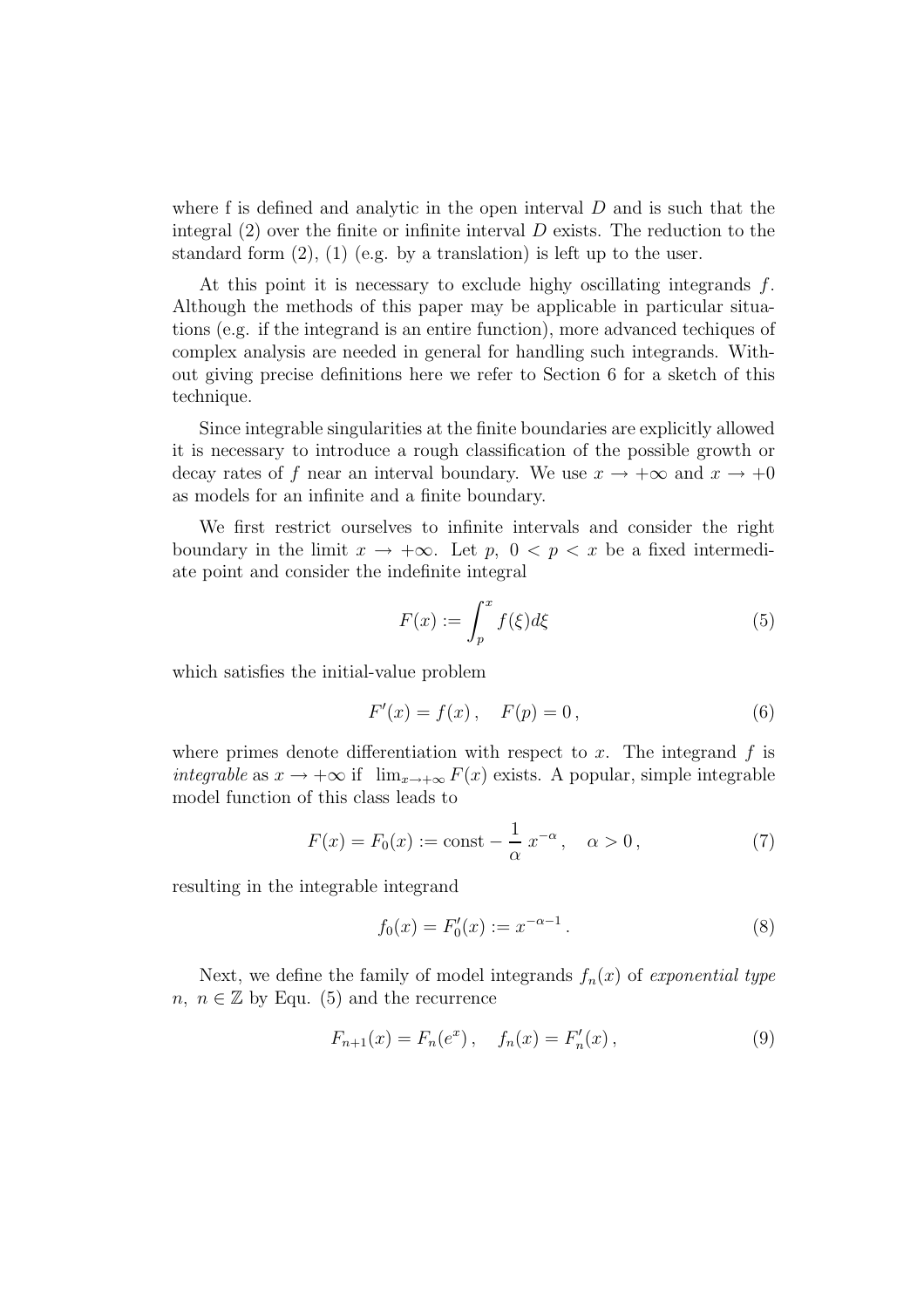which implies

$$
f_{n+1}(x) = e^x f_n(e^x).
$$
 (10)

Clearly, for every integer n the integrand  $f_n(x)$  is integrable as  $x \to +\infty$ , whereby the lower limit  $p$  has to be chosen appropriately. In particular:

$$
F_0(x) = \text{const} - \frac{1}{\alpha} x^{-\alpha}, \quad \alpha > 0,
$$
  
\n
$$
F_1(x) = \text{const} - \frac{1}{\alpha} e^{-\alpha x}, \quad F_{-1}(x) = \text{const} - \frac{1}{\alpha} (\log x)^{-\alpha}, \quad (11)
$$
  
\n
$$
F_2(x) = \text{const} - \frac{1}{\alpha} e^{-\alpha e^x}, \quad F_{-2}(x) = \text{const} - \frac{1}{\alpha} (\log \log x)^{-\alpha}
$$

and

$$
f_0(x) = x^{-\alpha - 1},
$$
  
\n
$$
f_1(x) = e^{-\alpha x}, \quad f_{-1}(x) = x^{-1} (\log x)^{-\alpha - 1},
$$
  
\n
$$
f_2(x) = e^{x - \alpha e^x}, \quad f_{-2}(x) = x^{-1} (\log x)^{-1} (\log \log x)^{-\alpha - 1}.
$$
\n(12)

With increasing exponential type *n* the integrand  $f_n(x)$  decays faster as  $x \to +\infty$ ; for strongly negative *n* the integrand  $f_n(x)$  approaches nonintegrability. This classification is by far not complete; in fact, even the functions expressible as finite compositions of exponentials, logarithms and shifts form an uncountable set. However, already the five model integrands listed in Equs. (10) cover most of the integrals encountered in the classical literature. As it was first observed in 1974 by Takahasi and Mori [9], analytic integrands of the exponential type  $n = 2$ , i.e. integrands of the decay rate displayed by  $f_2$  in Equ. (10), referred to as *doubly exponential decay*, allow for particularly efficient numerical quadrature algorithms.

In order to carry over this crude classification to finite boundaries with possibly singular integrands we use the map  $x \mapsto t = \frac{1}{x}$  mapping the infinite boundary  $x \to +\infty$  to the finite boundary  $t \to +0$ . By using the substitution  $\xi = 1/\tau$  the integral (3) becomes

$$
F(x) = F(\frac{1}{t}) = \int_{p}^{1/t} f(\xi) d\xi = \int_{t}^{1/p} g(\tau) d\tau =: G(t), \quad (13)
$$

where

$$
g(\tau) = f(\frac{1}{\tau}) \,\tau^{-2} \,. \tag{14}
$$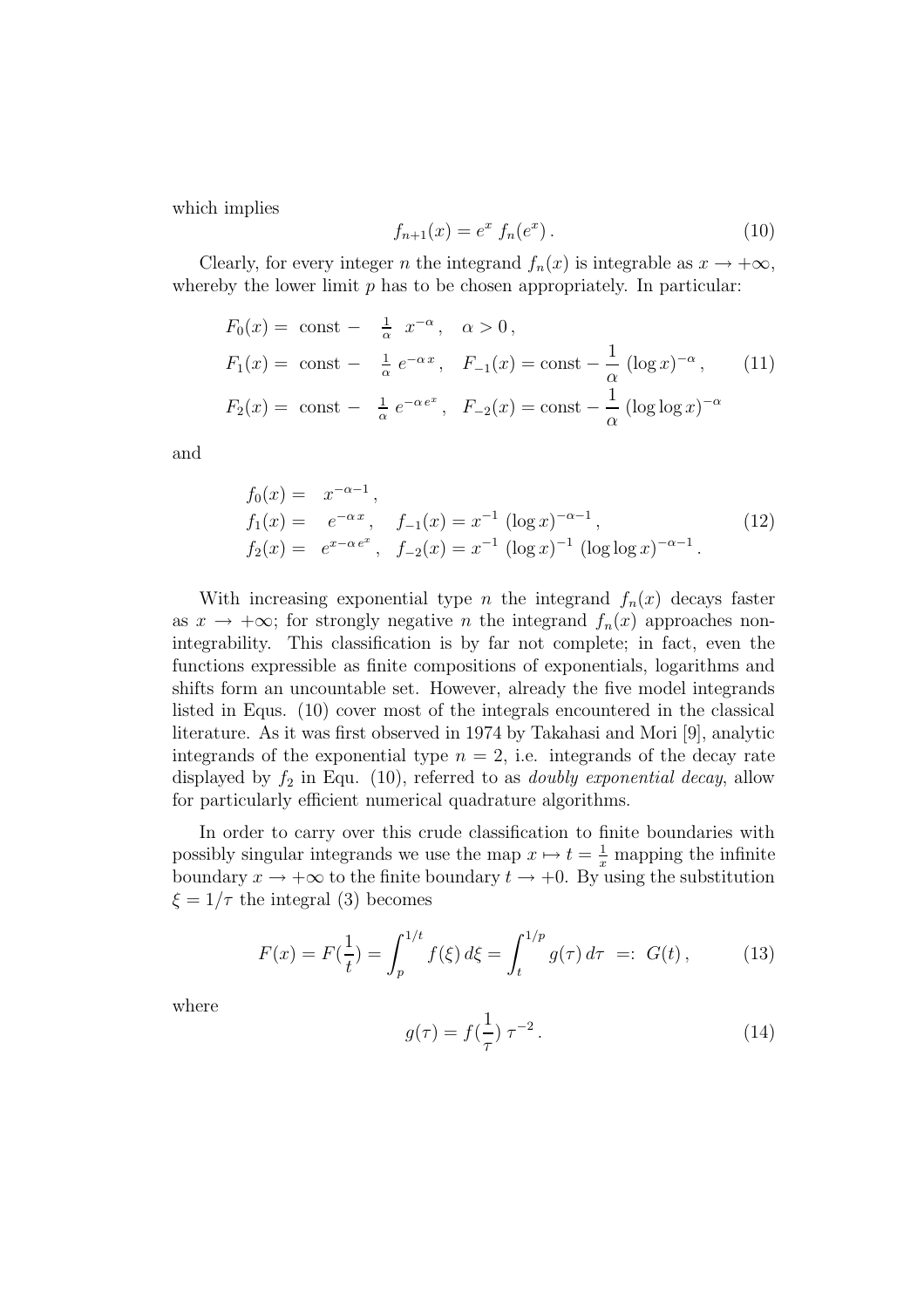By applying (12) to the model functions  $f_n$  from Equ. (10) and denoting the resulting integrands by  $g_n(t)$  we obtain

$$
g_0(t) = t^{\alpha - 1},
$$
  
\n
$$
g_1(t) = t^{-2} e^{-\alpha/t}, \quad g_{-1}(t) = t^{-1} (\log \frac{1}{t})^{-\alpha - 1},
$$
  
\n
$$
g_2(t) = t^{-2} e^{\frac{1}{t} - \alpha e^{1/t}}, \quad g_{-2}(t) = t^{-1} (\log \frac{1}{t})^{-1} (\log \log \frac{1}{t})^{-\alpha - 1}.
$$
\n(15)

Clearly,  $g_n(t)$  are integrands with an integrable boundary singularity as  $t \rightarrow +0$ ; we define  $g_n(t)$  as the model integrand of exponential type n as  $t \rightarrow +0$ . Note that a finite boundary with a regular integrand is modeled by the exponential type 0, i.e. by  $q_0(t)$  with  $\alpha = 1$ .

Given an interval and an explicitly defined integand  $f$ , the model functions in (10), (13) allow to read off the exponential types of the integrand at the two interval bondaries. Note that "algebraic" (as opposed to "exponential") transformations  $x \mapsto x^{\beta}$ ,  $t \mapsto t^{\beta}$ ,  $\beta > 0$  in Equs. (11) or (13) do not change the exponential type of  $f_n$  or  $g_n$ .

#### 3 Transformations

Consider now the integral  $(2)$  of f over the interval D defined in  $(1)$ , where the type of D and – if necessary – the value  $b \in (0, +\infty)$  are given, and f is analytic and integrable in D. We assume that the exponential types  $n_l$ and  $n_r$  (both integers) of f at the left and right boundaries are known. In the following we assume  $n_l \leq 2$ ,  $n_r \leq 2$  for simplicity. Most of the integrals found in the classical literature will be covered; nevertheless, this restrictioon may easily be overcome.

Following the general concept of transformation methods (see, e.g., [8]) we will use a mapping of the form

$$
x = \Phi(t), \quad t \in \mathbb{R} \tag{16}
$$

in order to transform the integral (2) to an integral over the entire real line R. Furthermore, we will follow the recommendation of Takahasi and Mori [9] and tune the mapping in such a way that the resulting integrand decays doubly exponentially (i.e. of exponential type 2) on both sides. If  $D$  is not the entire real line the mapping  $(14)$  must be chosen such that D is the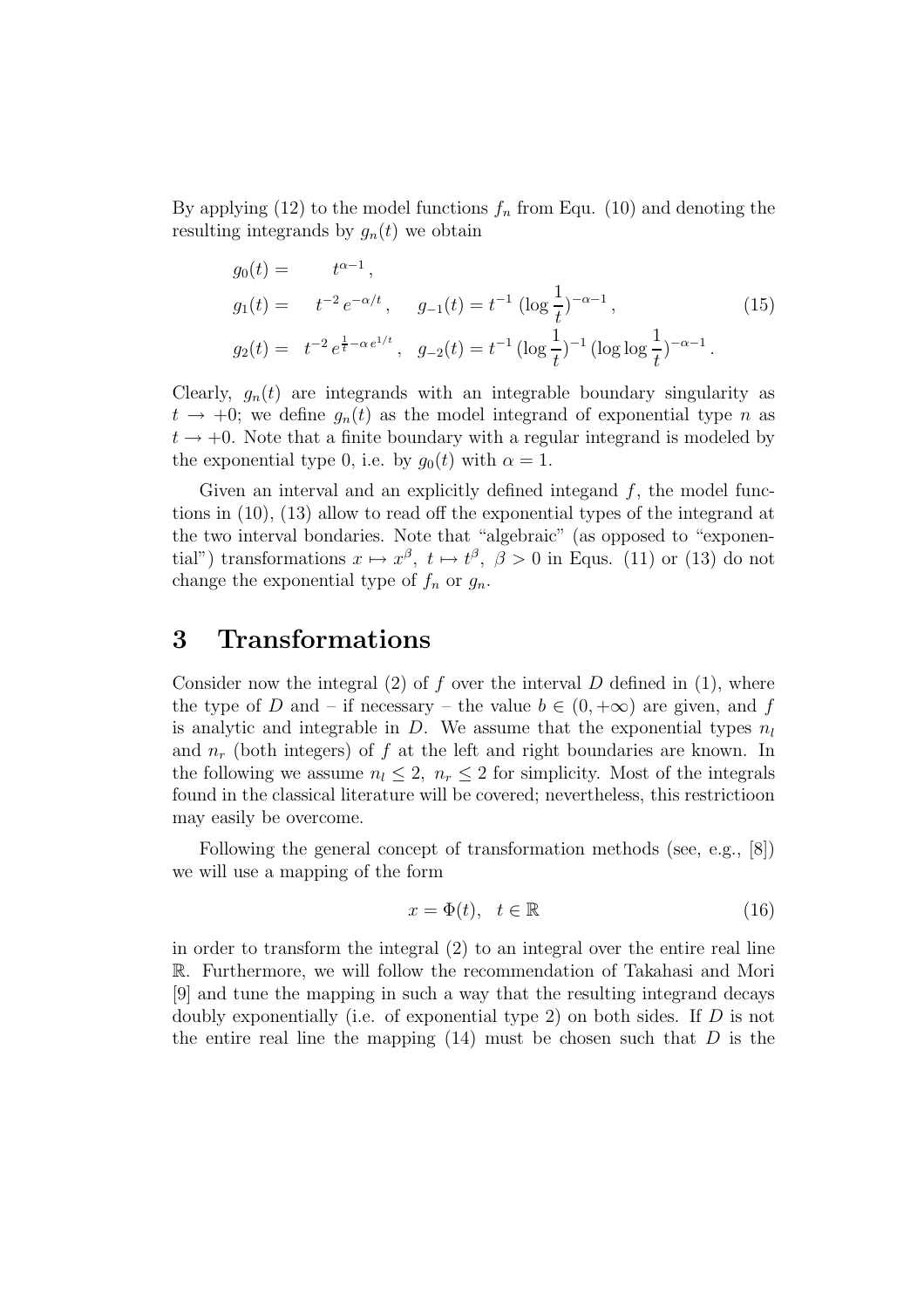image of  $\mathbb{R}$ , otherwise (14) must be an isomorphism of  $\mathbb{R}$ . We thus adopt the strategy of mapping the integration interval  $D$  onto  $\mathbb R$  first; then it suffices to handle integrals over the entire real line. This strategy is exactly opposite to the conventional wisdom of avoiding infinite intervals by mapping them to finite intervals first.

The functions  $\Phi$  defining the mappings must be defined and monotonically increasing on R. Since we are working with analytic integrands we restrict ourselves to analytic mappings. For practical reasons we choose simple combinations of elementary functions, taking advantage of the highly optimized algorithms for evaluating elementary functions in arbitrary precision which are available in many mathematical software systems.

We suggest to compose the mapping  $\Phi : t \mapsto x = \Phi(t)$  in three steps  $E, F, G$  via the auxiliary variables u and v according to the sequence of mappings

$$
t \in \mathbb{R} \xrightarrow{E} u \in \mathbb{R} \xrightarrow{F} v \in \mathbb{R} \xrightarrow{G} x \in D.
$$
 (17)

First step. The goal of the outermost mapping,  $G: v \mapsto x = G(v)$ , is to map the entire v-axis onto  $D$  by preserving the exponential types of the integrand at the boundaries of  $D$ . By using the definitions

$$
G_0(v) := v + \sqrt{1 + v^2} = \frac{1}{-v + \sqrt{1 + v^2}},
$$
  
\n
$$
G_1(v) := \frac{G_0(v)}{1 + G_0(v)},
$$
\n(18)

where the equivalent second expression in the first line avoids cancellation for  $v < 0$ , the mapping G will be chosen as

$$
x = G(v) = \begin{cases} v & \text{if } D = (-\infty, \infty), \\ G_0(v) & \text{if } D = (0, \infty), \\ b G_1(v) & \text{if } D = (0, b); \quad b - x = b G_1(-v). \end{cases}
$$
(19)

The expression for  $b-x$  given in the third line allows to compute the distance from the right boundary b in the case of a finite interval D without loss of accuracy.

Second step. For the intermediate mapping,  $F : u \mapsto v = F(u)$ , we conveniently choose

$$
v = F(u) := \sinh(u) \tag{20}
$$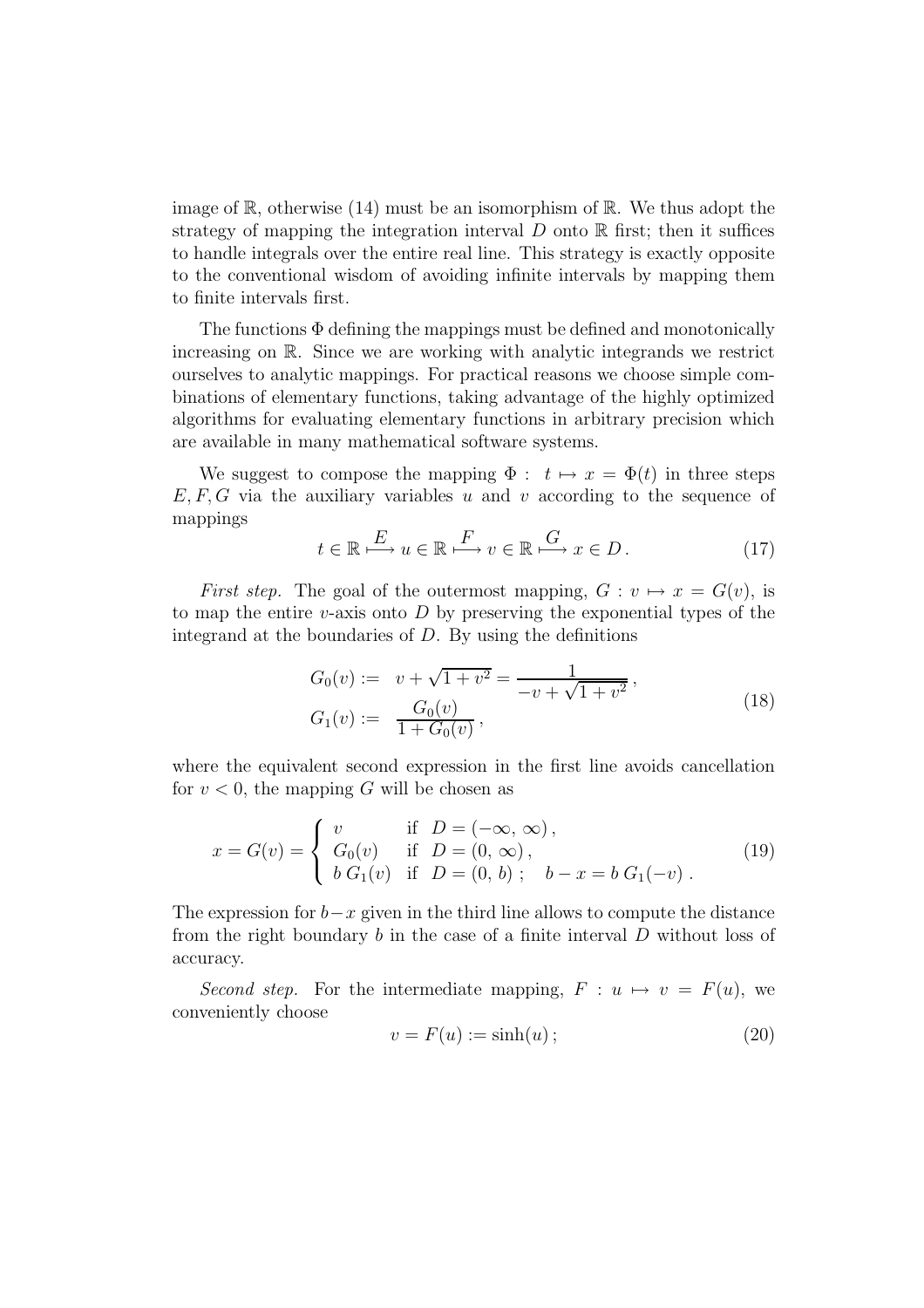every application of  $F$  simultaneously increases the exponential type of the integrand at both boundaries by 1. Therefore, the more strongly decaying boundary reaches the exponential type 2 after  $m := 2 - \max(n_l, n_r)$  iterations of F. We mention the convenient relations

$$
G_0(F(u)) = e^u, \quad G_1(F(u)) = \frac{1}{1 + e^{-u}}, \quad 1 - G_1(F(u)) = \frac{1}{1 + e^u}, \quad (21)
$$

which give simple expressions for the composition of  $G_0$  or  $G_1$  with the first iteration of F.

Third step. For the innermost mapping,  $E: t \mapsto u = E(t)$ , we suggest to use the definitions

$$
E_0(t) := t + e^t, \quad E_1(t) := -E_0(-t) = t - e^{-t}.
$$
 (22)

Each application of  $E_0$  increases the right exponential type by 1 and leaves the left exponential type unchanged (and vice versa for  $E_1$ ). Therefore, the innermost step in the process of composing the mapping  $\Phi$  is given by

$$
u = E(t) = \begin{cases} t & \text{if } n_l = n_r, \\ \left[E_0(t)\right]^n & \text{if } n_l > n_r, \\ \left[E_1(t)\right]^n & \text{if } n_l < n_r, \end{cases}
$$
 (23)

where  $n := |n_l - n_r|$ , and the exponent indicates the number of compositional iterations.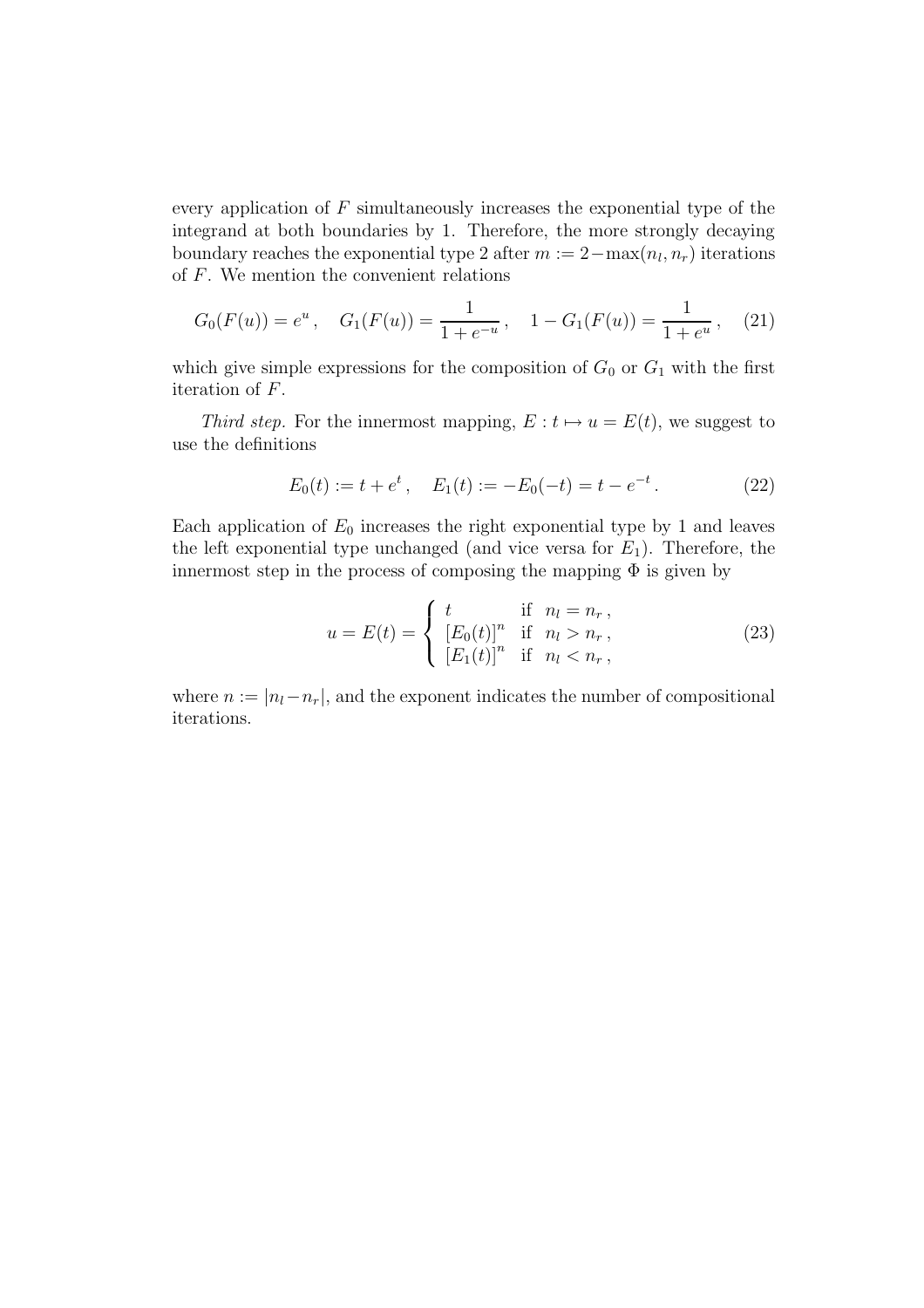

Figure 1: Graph of the integrand in (24) with a slowly decaying amplitude function

#### 4 Highly Oscillatory Analytic Integrands

The best strategy for evaluating integrals of highly oscillatory analytic functions is to avoid the regions of oscillatory behaviour as much as possible. For many of the usually encountered oscillatory analytic integrands regions of non-oscillatory behaviour may readily be found; then Cauchy's theorem and calculus of residues as a paper-and-pensil preparatory step yields a nonoscillatory integral of the same value.

The efficiency and simplicity of this technique will be demonstrated by means of a constructed example which superficially appears to be rather nasty (cf. the graph in Figure 1): Let

$$
I(a,b) := \int_{a}^{b} \frac{\sin z}{\log(1+z)} \ dz \ , \tag{24}
$$

find  $I(0, \infty) = \lim_{a \to +0, b \to +\infty} I(a, b)$ . The naive approach is to write  $I(0, \infty)$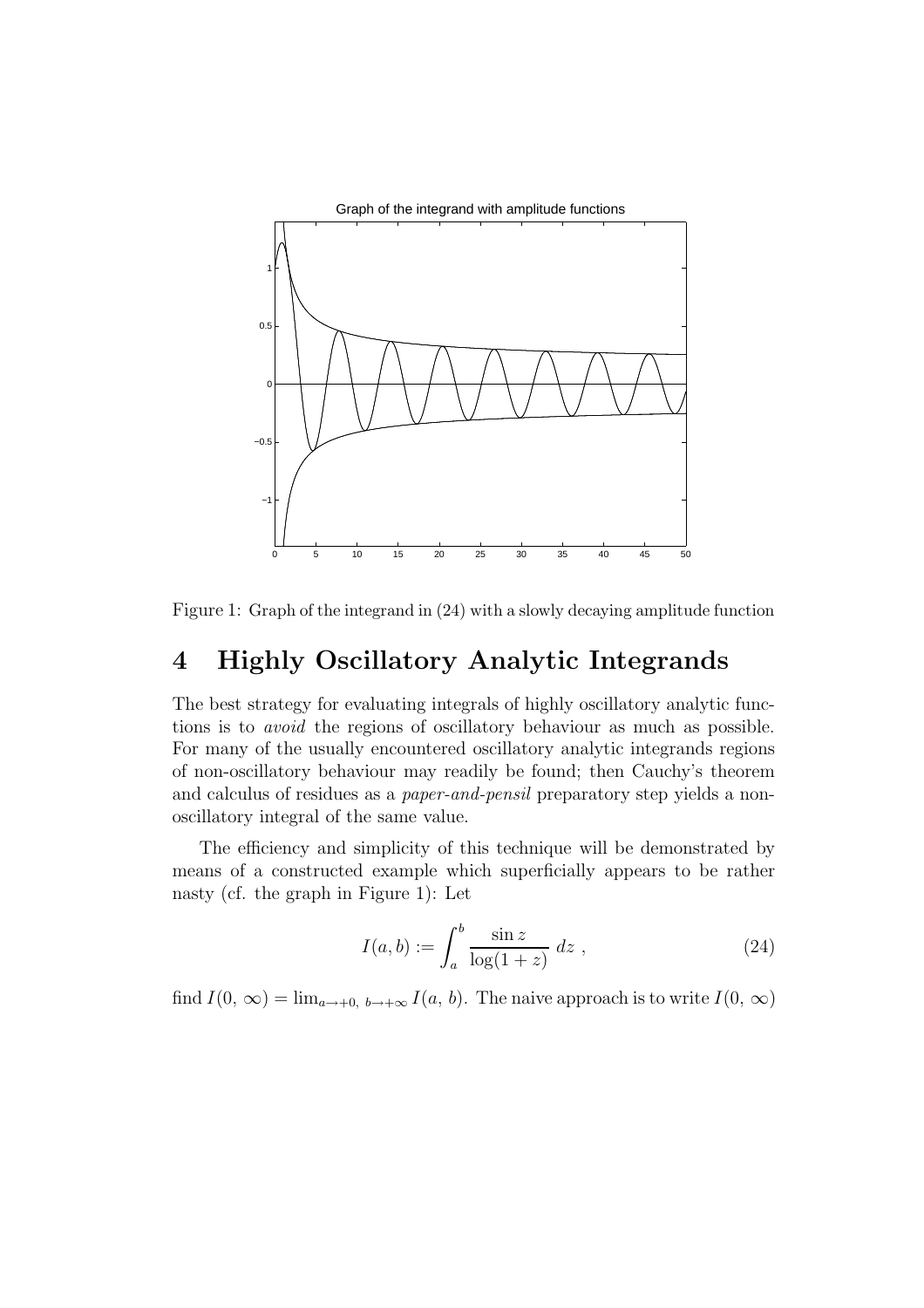

Figure 2: Extension and deformation of the path of integration of the integrals  $I_1$ and  $I_2$ 

as a series,

$$
I(0,\infty) = \sum_{n=0}^{\infty} \int_{n\pi}^{(n+1)\pi} \frac{\sin z}{\log(1+z)} \, dz \;, \tag{25}
$$

of terms of alternating signs tending to zero. Therefore, according to Cauchy's theorem (on infinite alternating sums), the series converges (albeit extremely slowly), and the integral  $I(0, \infty)$  exists. With luck, extrapolation techniques applied to the partial sums of the series (25) may yield  $I(0, \infty)$  to a limited accuracy, see, e.g., [5].

In our more advanced approach we observe that the integrand is nonoscillatory on the imaginary axis  $z = iy, y \in \mathbb{R}$ . In order to deform the path of integration to the imaginary axis, while still working with existent integrals, we use Euler's famous identity  $e^{iz} = \cos z + i \sin z$  for splitting up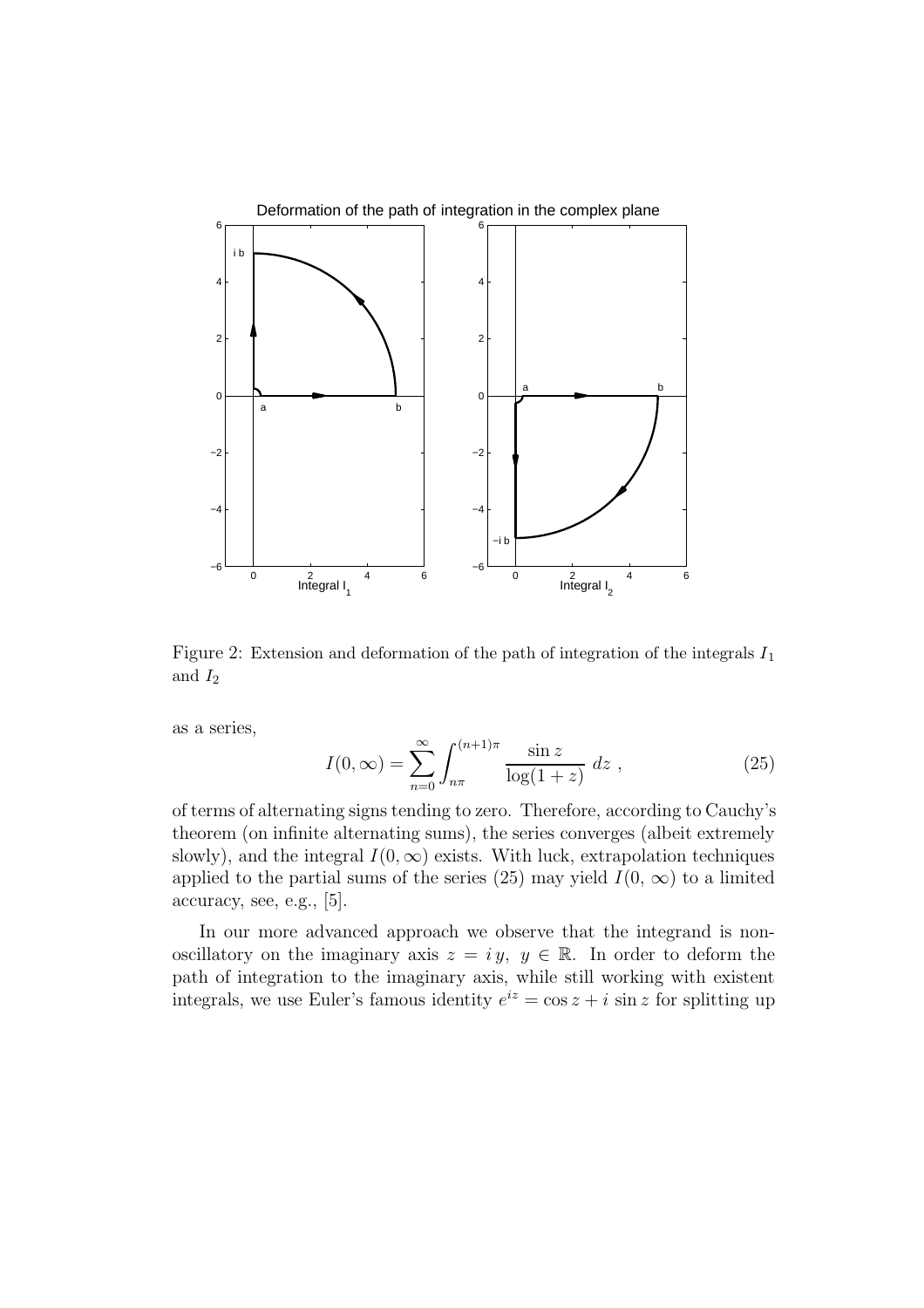$\sin z$  as  $\sin z = (e^{iz} - e^{-iz})/2i$ . Then we have

$$
I(a,b) = I_1(a,b) - I_2(a,b)
$$
\n(26)

where

$$
I_1(a,b) := \int_a^b \frac{e^{iz}}{2i \log(1+z)} dz , \quad I_2(a,b) := \int_a^b \frac{e^{-iz}}{2i \log(1+z)} dz . \quad (27)
$$

We now consider each term of  $(26)$  separately and try to modify the path of integration in such a way that it may be deformed into a subset of the imaginary axis without changing the value of the corresponding integral. In the case of  $I_1$  (see Figure 2, left frame) consider the cicular arc  $z = b e^{i\varphi}$ ,  $0 < \varphi < \pi/2$  from b to i b as an extension of the original path of integration, i.e. of the real interval  $[a, b]$ . By estimating from above the corresponding integral

$$
C_1(b) := \int_0^{\pi/2} \frac{b e^{i(\varphi + z)}}{2 \log(1 + z)} d\varphi \quad \text{with} \quad z = b e^{i\varphi} \tag{28}
$$

over this arc, we will show that  $C_1(b)$  vanishes in the limit  $b \to \infty$ . For  $b > 1$ we obtain

$$
|C_1(b)| \le \int_0^{\pi/2} \frac{b \ e^{-b \sin \varphi}}{2 \log b} \, d\varphi \le \int_0^{\pi/2} \frac{b \ e^{-b \cdot 2\varphi/\pi}}{2 \log b} \, d\varphi = \frac{\pi}{4 \log b} \left(1 - e^{-b}\right); \tag{29}
$$

therefore we indeed have  $\lim_{b\to\infty} C_1(b) = 0$ . It is seen that a similar effect is achieved with the integral  $I_2$  by extending the path of integration by the lower arc  $z = b e^{i\varphi}$ ,  $0 > \varphi > -\pi/2$  (see Figure 2, right frame). In general, extensions of the path of integration should be attempted in regions of small values of the integrand.

Since both integrands of Equ. (27) are free of singularities in the regions delineated in Figure 2, the integrals over the extended paths from  $a$  to  $i\,b$ and from a to  $-i\,b$ , respectively, may be replaced by the integrals over the direct connections along the imginary axis, according to Cauchy's theorem. Hereby the origin must be avoided, as it is indicated by the small circular arcs in Figure 2. Reason: although the original integrand in (24) is analytic in  $z = 0$ , it is safer to speak of a *removable singularity*; in fact, the removable singularity spawns poles of first order at  $z = 0$  in the integrands of  $I_1$  and  $I_2$ of Equ. (27).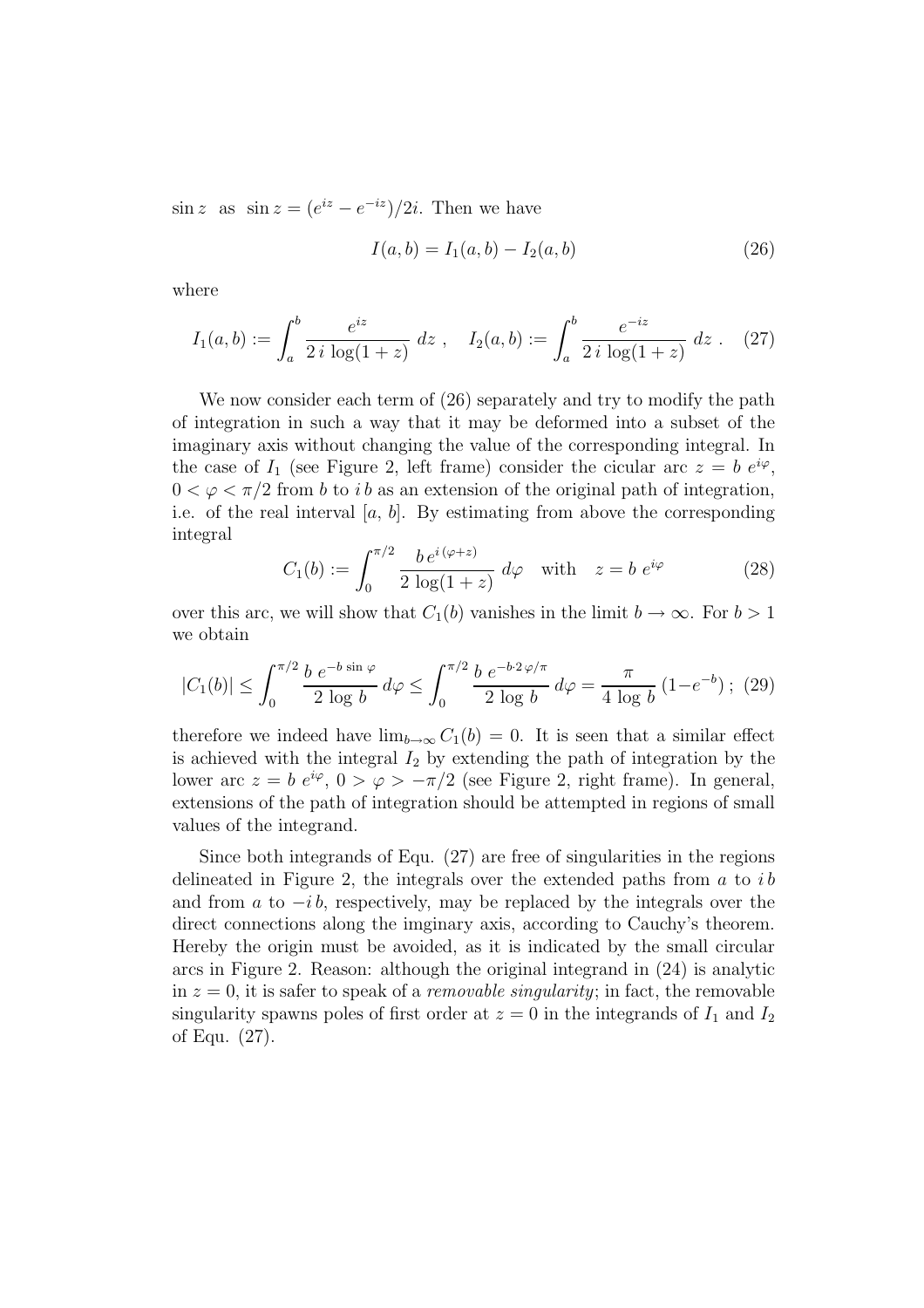Collecting everything, we obtain

$$
I(0, \infty) = \lim_{\substack{a \to +0 \\ b \to +\infty}} \left( \int_{a}^{ib} \frac{e^{iz}}{2i \log(1+z)} \, dz \, - \int_{-a}^{-ib} \frac{e^{-iz}}{2i \log(1+z)} \, dz \right), \tag{30}
$$

where the integrations are along the imaginary axis, sparing the origin. By using calculus of residues, the contribution of the origin in the limit  $a \to +0$ is found to be

$$
\frac{2\pi i}{4} \text{ Res } \frac{e^{iz}}{2i \log(1+z)} \bigg|_{z=0} + \frac{2\pi i}{4} \text{ Res } \frac{e^{-iz}}{2i \log(1+z)} \bigg|_{z=0} = \frac{\pi}{2} .
$$

Parametrizing the integrals in (30) by  $y \in \mathbb{R}$  according to  $z = iy$  or  $z = -iy$ , respectively, finally yields

$$
I(0, \infty) = \frac{\pi}{2} + \int_0^\infty \text{Re} \frac{1}{\log(1 + iy)} e^{-y} dy.
$$
 (31)

For safely evaluating the integrand we recommend the identity (35) of the following section, which is valid for complex arguments as well. The exponential types of the left and right boundaries are 0 and 1, respectively; the transformations to  $\mathbb R$  and doubly exponential decay in the new integration variable s, as suggested in Section 3 are therefore

$$
y = e^t, \quad t = s - e^{-s}.
$$
 (32)

As an example, the automatic evaluation of (31) to a requested accuracy of 45 digits by the routines of the next section yields

$$
I(0, \infty) = \frac{\pi}{2} + 0.470222288352813267454402348362864678273093140. (33)
$$

Using step bisection totally takes 27, 50, 92, or 172 evaluations of the integrand, respectively, in order to obtain 6, 12, 23, or 45 correct digits. This nicely reflects exponential convergence, i.e. halving the step doubles the number of correct digits.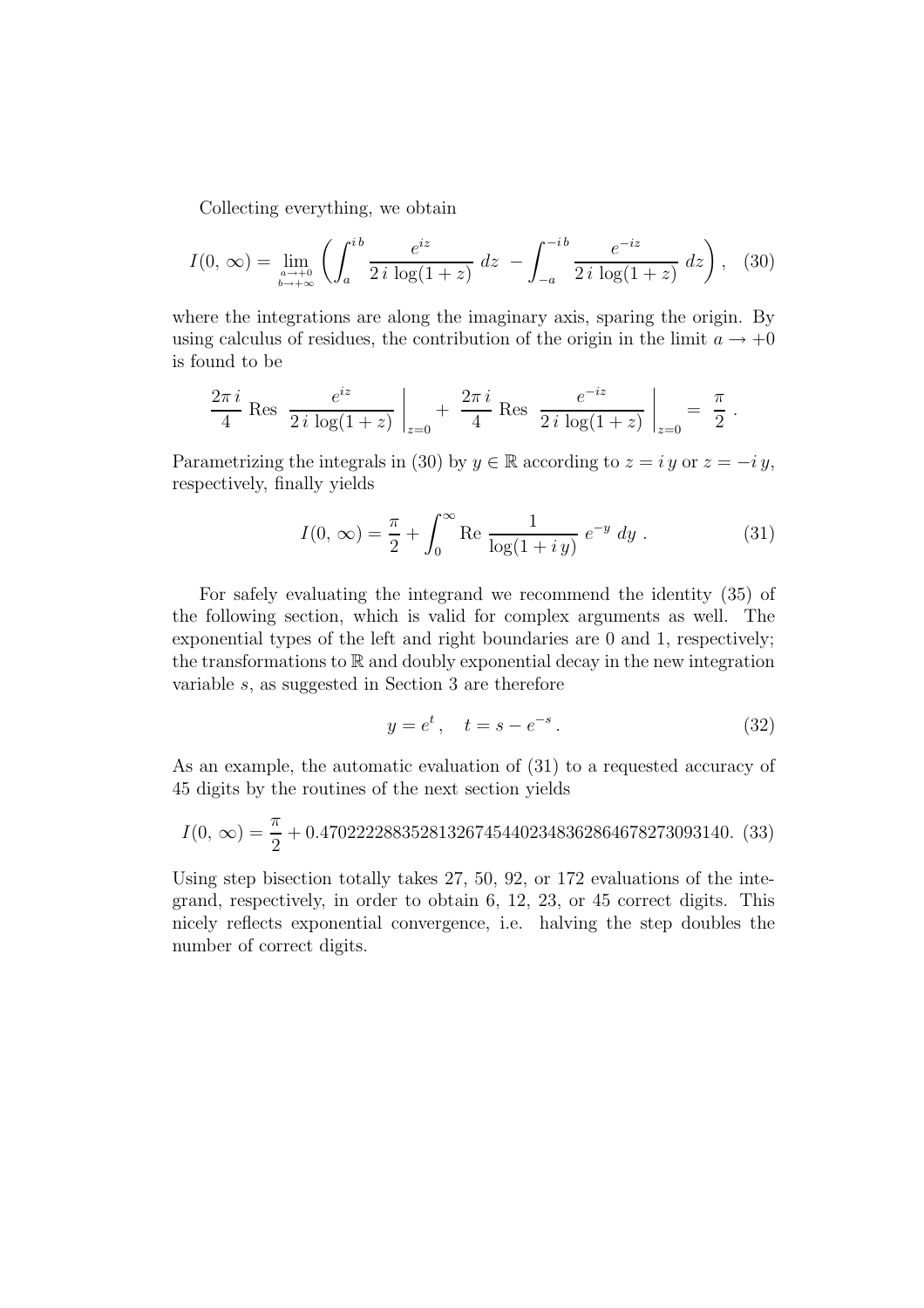## 5 An Implementation in PARI/GP

Any mathematical software offering arithmetics – including elementary functions – in arbitrary precision may serve as a tool for implementing the algorithm described in the previous sections. We choose PARI/GP [4] because it is available as freeware and because it has a simple and versatile command structure. Furthermore, it executes surprisingly fast.

For a crude checkout of our algorithm we will use a test suite of 25 integrals  $I_1$  through  $I_{25}$  over intervals of all three types:

$$
I_1 = \int_0^1 dx, \qquad I_2 = \int_0^1 e^x dx,
$$
  
\n
$$
I_3 = \int_0^1 x^{63} dx, \qquad I_4 = \int_0^1 \sin(8\pi x^2) dx,
$$
  
\n
$$
I_5 = \int_0^1 \frac{1}{1 + \exp(x)} dx, \qquad I_6 = \int_0^1 \frac{1}{x + 0.5} dx,
$$
  
\n
$$
I_7 = \int_0^1 \sqrt{12.25 - (5x - 3)^2} dx, \qquad I_8 = \int_0^1 \frac{1}{1 + (10x - 4)^2} dx,
$$
  
\n
$$
I_9 = \int_0^1 \frac{1}{\sqrt{x(1 - x)}} dx, \qquad I_{10} = \int_0^1 \frac{\cos(2\pi x)}{\sqrt{1 - x}} dx,
$$
  
\n
$$
I_{11} = \int_0^1 x^{-3/4} (1 - x)^{-1/4} (3 - 2x)^{-1} dx, \qquad I_{12} = \int_0^1 x^{-3/4} L(x)^{-3/4} dx,
$$
  
\n
$$
I_{13} = \int_0^1 x^{0.21} \sqrt{L(x)} dx, \qquad L(x) := \log \frac{1}{x}, \qquad I_{14} = \int_0^1 L(x) \sqrt{L(x)} dx,
$$
  
\n
$$
I_{15} = \int_0^1 x^{0.6} L(x)^{-0.7} \cos(2L(x)) dx, \qquad I_{16} = \int_0^\infty \frac{1}{x^2 + \exp(4x)} dx,
$$
  
\n
$$
I_{17} = \int_0^\infty \frac{1}{1 + x^2 + \frac{x^4}{1 + \exp(-x)}} dx, \qquad I_{18} = \int_0^\infty \frac{1}{x^{2/3} + x^{3/2}} dx,
$$
  
\n
$$
I_{19} = \int_0^\infty e^{-\sqrt{x}} dx, \qquad I_{20} = \int_0^\infty \text{Re} \frac{e^{-x}}{\log(1 + ix)} dx,
$$
  
\n
$$
I_{21} = \int_{-\infty}^\infty \frac{1}{1 + x^2 + \frac{x^4}{1 + \exp(-x)}} dx, \qquad I_{22} = \int_{-\infty}^\infty \frac{1
$$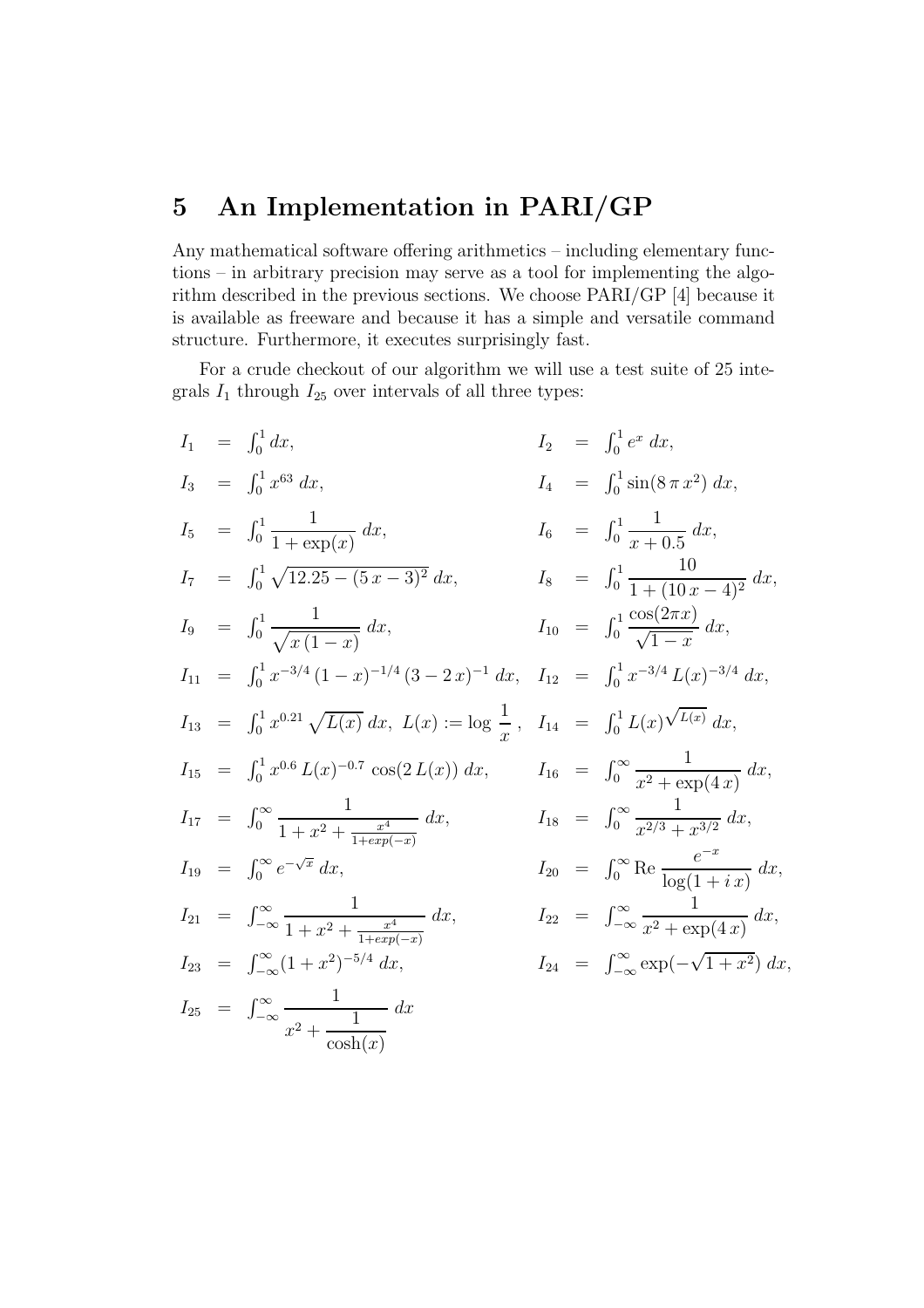The integrands are analytic in the open intervals; some of them have integrable boundary singularities. For convenience the integrands are chosen as simple expressions in terms of elementary functions; otherwise they are more or less arbitrary. The first eight integrals over the finite interval  $(0, 1)$ have regular integrands. However,  $I_3$ ,  $I_4$ ,  $I_8$  may challenge the algorithm by a sudden steep slope, oscillatory behaviour, or a narrow spike. In the integrals  $I_9$  through  $I_{15}$  over the interval  $(0, 1)$  both boundaries carry algebraic or logarithmic singularities, all of exponential type 0. In some of the integrals  $I_{16}$  through  $I_{25}$  over half-infinite and doubly infinite intervals the finite boundary carries an algebraic singularity  $(I_{18}, I_{19})$ . The intricate details of the behaviour of the intgrands at infinity hardly affect the performance of the algorithm.

For coding the original integrands (in any language) a few simple and well-known precautions need to be taken in order to avoid error stops due to overflow and for reducing the numerical effects of round-off errors and of cancellation:

(i) The integrand needs to be evaluated in such a way that no overflow or underflow interrupts occur. The exponential function  $exp(x)$  is particularly prone to this. Our implementation assumes that  $\exp(x)$  works without an error stop for every  $x <$  maxexp where maxexp  $> 0$  is some large overflow limit. In the underflow region  $x < -$ maxexp we assume  $exp(x) := 0$  without producing an error.

In contrast to this, however, the current version of PARI/GP produces an error stop in calls of  $exp(x)$  with  $x < -$ maxexp. In the code below we use the user-defined function  $exp(x)$  instead of  $exp(x)$  in order to avoid this problem. In the current version of PARI/GP the overflow limit is about  $maxexp = 372130000$ . In our examples the much less prodigious value of  $maxexp = 10000$  will suffice.

(ii) For integrals over finite intervals  $(0, b)$  with boundary singularities the user has to make sure that both distances from the boundaries,  $x$  and  $x_1 := b-x$ , are known accurately, even if one of them is small. Both distances need to be transmitted after having been computed independently as stated in the third line of Equ. (19). The original integrand must be coded by using the transmitted values of the two distances.

(iii) Avoid expressions prone to cancellation, such as  $1 - \cos(x)$ . Use numerically stable forms instead, mostly stemming from well-known mathe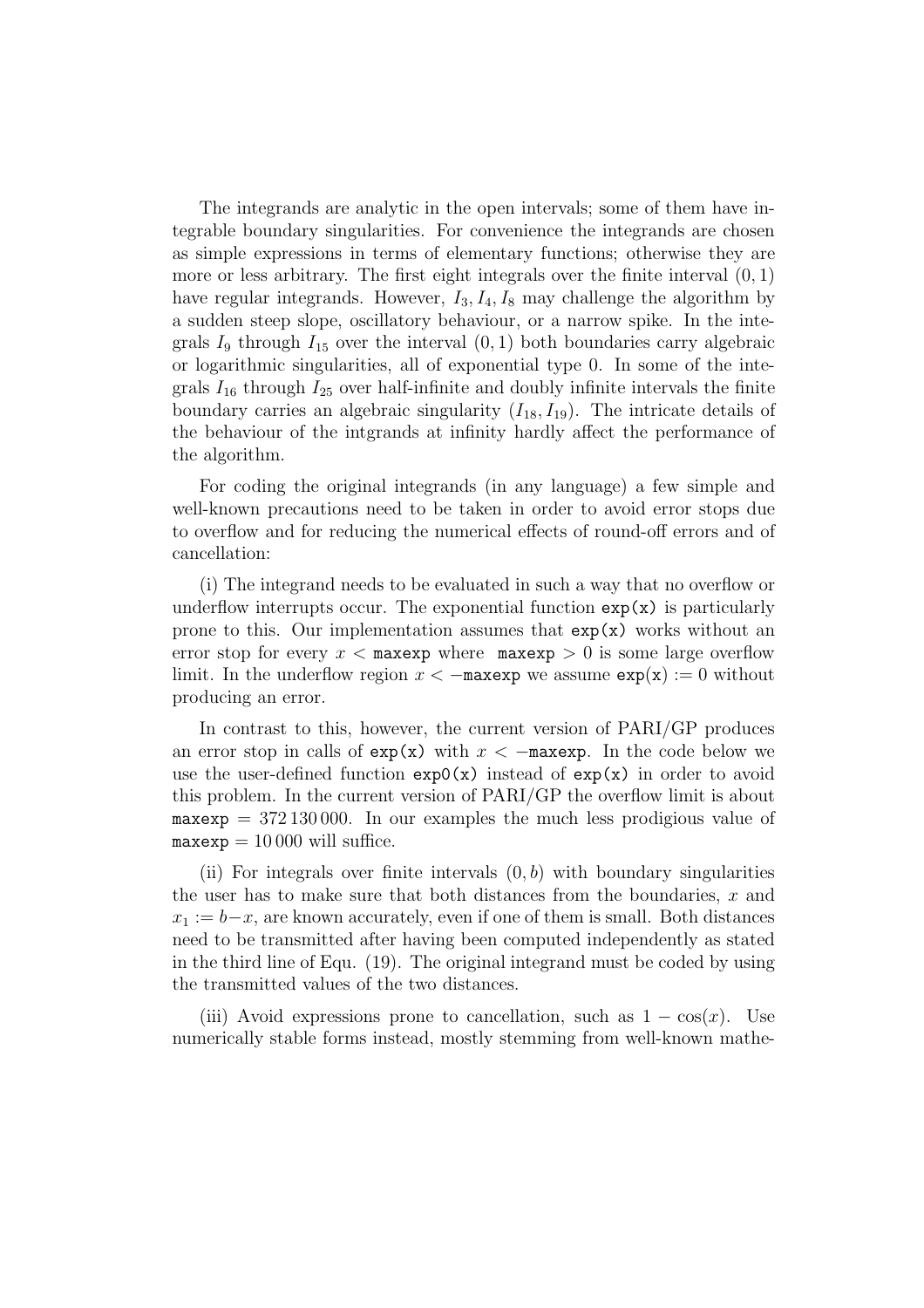matical identities, e.g.

$$
1 - \cos(x) = 2\sin^2(\frac{x}{2}).
$$
\n(34)

A less known example is

$$
\log(1+x) = \operatorname{asinh}\left(x\frac{1+x/2}{1+x}\right),\tag{35}
$$

useful in some of the intgrands of the test suite or, e.g., for accurately computing  $(1 + 1/n)^n$  for large values of *n*.

Below is the sample of code fct for the entire test suite in PARI/GP. Following Remark (ii) above both distances  $x = x$  and  $x1 = b - x$  from the interval boundaries are transmitted to fct, together with the integer variable ind defining the specific integrand to be considered. In our code all variables not listed as function parameters are global variables. The codes for the integrands of  $I_{16}$ ,  $I_{17}$ ,  $I_{21}$ ,  $I_{22}$ ,  $I_{25}$  exemplify a technique for avoiding overflow. The codes for the integrands of  $I_9$ ,  $I_{10}$ ,  $I_{12}$ ,  $I_{20}$  offer examples of the implementation of Remark (iii) to avoid numerical cancellation. No attempt is made for carrying out these simple precautions automatically. With  $I_{20}$ the value reported in (33) of the integral (31) is computed. The function exp0 defined below is explained in Remark (i) above.

```
\{ \text{fct}(x, x1, \text{ind}) =if(ind== 1, f=1); if(int == 2, f=exp0(x));if(ind== 3, f=x^63); if(ind== 4, f=sin(8*Pi*x^2));
if(ind== 5, f=1/(1+exp(0(x))); if(ind== 6, f=1/(x+1/2));
if(ind== 7, f=sqrt(49/4-(5*x-3)^2)); if(ind==8,f=10/(1+(10*x-4)^2));
if(int == 9, f=1/sqrt(x*x1)); if(int == 10, f=cos(2*Pi*x1)/sqrt(x1));if(ind==11, f=(x*x1)^{-(-1/4)/(3-2*x)/sqrt(x)};
if(ind>=12 & ind<=15, L = if(x<3/4, -log(x), asinh((x1-x1^2/2)/x)));
if(ind==12, f=(x*L)^{-}(-3/4)); if(ind==13, f=x^{(21/100)*sqrt(L)};
if(ind==14, f=L^sqrt(L)); if(ind==15,f=x^(3/5)*L^(-7/10)*cos(2*L));
if(ind==16, if(x<maxexp, f=1/(x^2+exp0(4*x)), f=0));
if(ind==17, d=1+x^2; if(x>-maxexp, d=d+x^4/(1+exp0(-x))); f=1/d);
if(ind==18, f=1/(x^(2/3)+x^(3/2))); if(ind==19, f=exp0(-sqrt(x)));
if(ind==20, f=exp(-x)*real(1/asinh((I*x-x^2/2)/(1+I*x)));
if(ind==21, if(x<maxexp, f=1/(x^2+exp0(4*x)), f=0));
```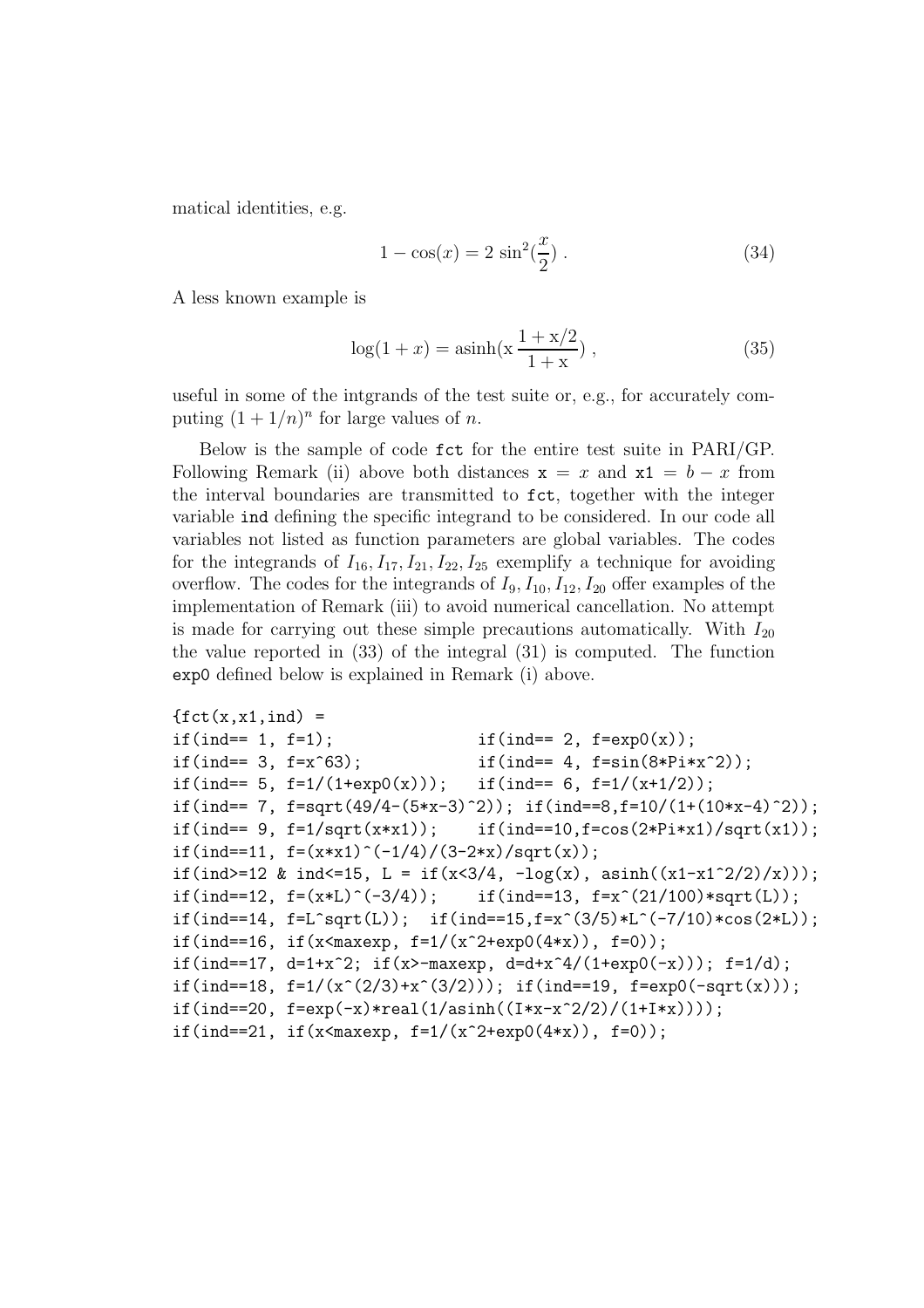```
if(ind==22, d=1+x^2; if(x>-maxexp, d=d+x^4/(1+exp0(-x))); f=1/d);
if(ind==23, f=(1+x^2)^(-5/4)); if(ind==24, f=exp0(-sqrt(1+x^2)));
if(ind==25, d=x^2; if(abs(x)<maxexp, d=d+1/cosh(x)); f=1/d); f}
```
 $\{ \exp(0(x) = if(x)-maxexp, exp(x), 0) \}$ 

The subroutine Data defines the interval types, the exponential types of the boundaries and reference values for the exact integrals. The interval length and type are encoded in the single quantity  $b := \text{bvec}$  [ind], where a value  $b \in (0, \infty)$  codes for the finite integration interval  $(0, b)$ ,  $b = \infty$  codes for the half-infinite interval  $(0, \infty)$ , and  $b = 0$  codes for the doubly infinite interval  $(-\infty, \infty)$ . As a mnemonic, one may think of the interval code b as the sum of the two interval boundaries, where  $(-\infty) + (\infty) := 0$ . In absence of a representation of  $\infty$  in PARI/GP we arbitrarily use any number  $\geq \inf := 2^{30}$  to represent  $\infty$ .

For simplicity the vectors left, right of the exponential types must be defined by the user. An automatic determination of these exponential types from values of the integrands is not difficult, however.

For conveniently assessing the the errors of the final results we endow Data with reference values for the test integrals. Only for the integrals  $I_{14}$ ,  $I_{16}$ ,  $I_{17}$ ,  $I_{20}$ ,  $I_{21}$ ,  $I_{22}$ ,  $I_{25}$  no explicit expressions could be found; we include 67-digit approximations. For all other integrals the PARI codes for the closed forms may be found in Data. Note that the quarter-integer values of the gamma function  $(I_{12})$  and the arithmetic-geometric mean agm  $(I_{23})$  are connected via Equ. (2) and the relation  $\left(-\frac{1}{4}\right)$  $\frac{1}{4}$ )!  $\left(\frac{1}{4}\right)$  $(\frac{1}{4})! = \pi/\sqrt{8}.$ 

The integrals  $I_4$  and  $I_{10}$  are related to the Fresnel integrals  $S(z)$ ,  $C(z)$ , see [1], Section 7.3,

$$
I_4 = \frac{S(4)}{4}, \quad I_{10} = C(2).
$$

These, in turn, are connected with the complementary error function erfc via the complex relation [1], 7.3.22,

$$
C(x) + i S(x) = \frac{1+i}{2} \left( 1 - \text{erfc}\left(\frac{(1-i)}{2}\sqrt{\pi} x\right) \right).
$$
 (36)

An appropriate algorithm for evaluating erfc to high precision for complex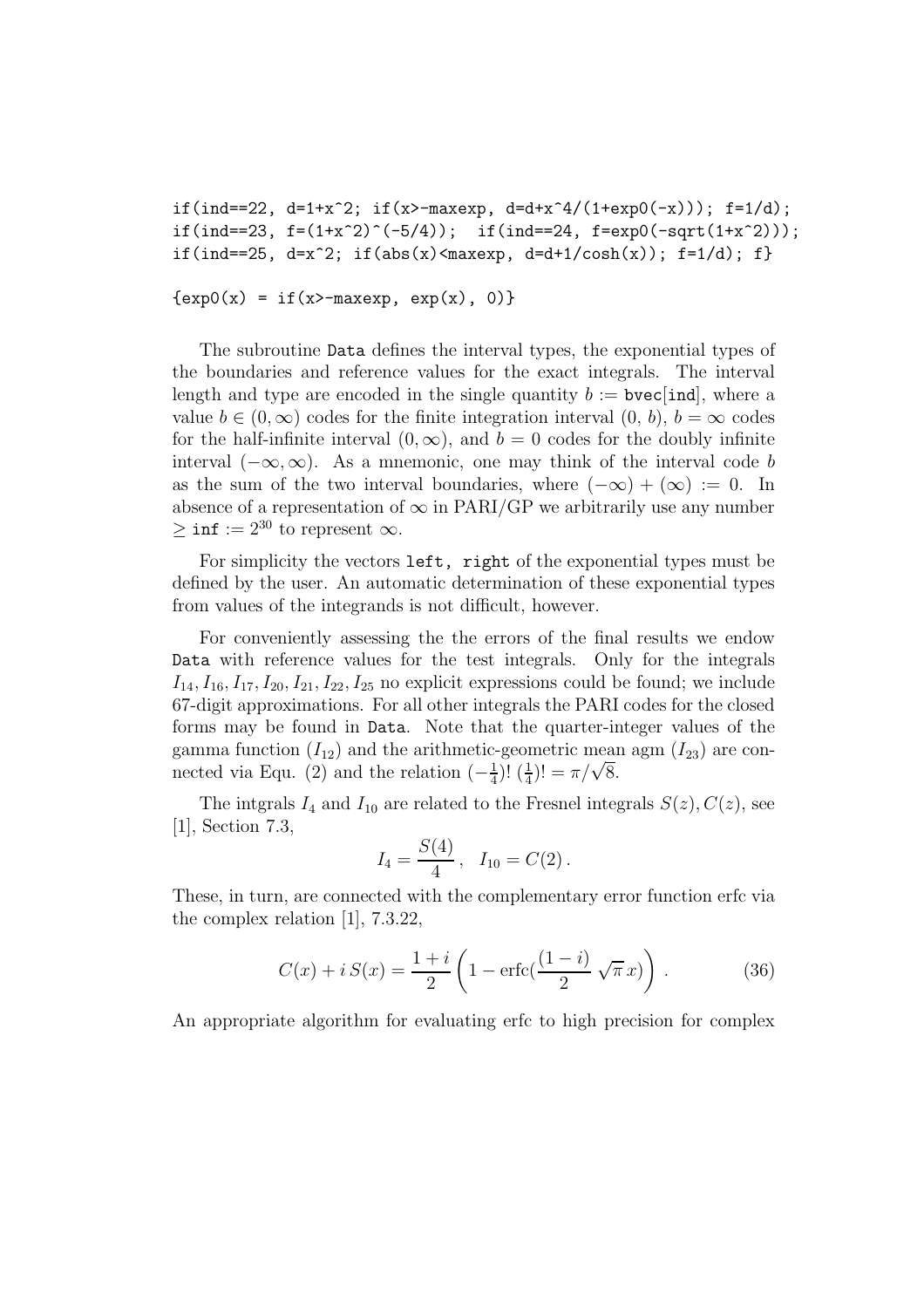arguments z with  $\text{Re } z > 0$  may be based on the continued fraction [1], 7.1.14,

$$
\text{erfc}(z) = \frac{e^{-z^2}}{\sqrt{\pi}} \cdot \frac{1}{|z|} + \frac{\frac{1}{2}}{|z|} + \frac{1}{|z|} + \frac{\frac{3}{2}}{|z|} + \frac{2}{|z|} + \frac{\frac{5}{2}}{|z|} + \dots \tag{37}
$$

The procedure CIS below evaluates Equ. (36) to the current working precision, where for obtaining a convenient stopping criterion forward evaluation of the continued fraction (37) is used.

Of particular interest are

 $I_{11} = \pi 2^{1/2} 3^{-3/4}$  $I_{15} = \Gamma(0.3) \text{ Re } ((1.6 + 2 i)^{-0.3})$  $I_{24}$  =  $2 K_1(1)$  (modified Bessel function of 2nd kind),

expressions that could not be found by Maple. Mathematica cannot find  $I_{24}$  either but correctly finds  $I_{15}$ .  $I_{11}$  is reported incorrectly by including a superfluous factor of  $-i$ . Regarding the remarks in Section 1 it is interesting to note that the Inverse Calculator [3] was able to correctly identify 8 among the 16 nontrivial closed forms, based on 20-digit approximations alone.

```
{Data() =bvec =[1,1,1,1,1,1,1,1,1,1,1,1,1,1,1,1,inf,inf,inf,inf,inf,0,0,0,0,0];
left =[0,0,0,0,0,0,0,0,0,0,0,0,0,0,0, 0 , 0 , 0 , 0 , 0 ,0,0,0,1,0];
right=[0,0,0,0,0,0,0,0,0,0,0,0,0,0,0, 1 , 0 , 0 , 1 , 1 ,0,1,0,1,0];
nb=length(bvec); rpi=sqrt(Pi);
\\67 digits are given below
ex14=2.595132461375600632865453596449932552478419572986913447335431561632;
ex16=0.2461875948449699884557359935932994086783830793908650627278504508893;
ex17=0.9412901354281974848153186739811774604944392064590013284767270879056;
ex20=0.4702222883528132674544023483628646782730931405843339205454011619235;
ex21=2.352556240156597452006557266749073664089683637842586132781113858813;
ex22=3.160322869748470870443040097285096584359515878397156175719639506290;
ex25=3.474037783744718107096426978387195272872810866563003223677556283784;
\text{exact}=[1, \text{exp}(1)-1, 1/64, \text{imag}(CIS(4)[1])/4, 1/2-log(cosh(1/2))),\ranglelog(3), (sqrt(132)+sqrt(117)+49/2*(asin(6/7)+asin(4/7)))/20,\lambda)Pi-atan(10/23), Pi, real(CIS(2)[1]), Pi*sqrt(2/3/sqrt(3)),\
sqrt(2) * gamma(1/4), sqrt(Pi) * 500/1331, ex14,
gamma(3/10)*real((8/5+2*I)^(-3/10)),ex16,ex17,6/5*Pi*sqrt(2-2/sqrt(5)),\
2, ex20, ex21, ex22, 2*agm(1,sqrt(2)), 2*besselk(1,1), ex25]}
```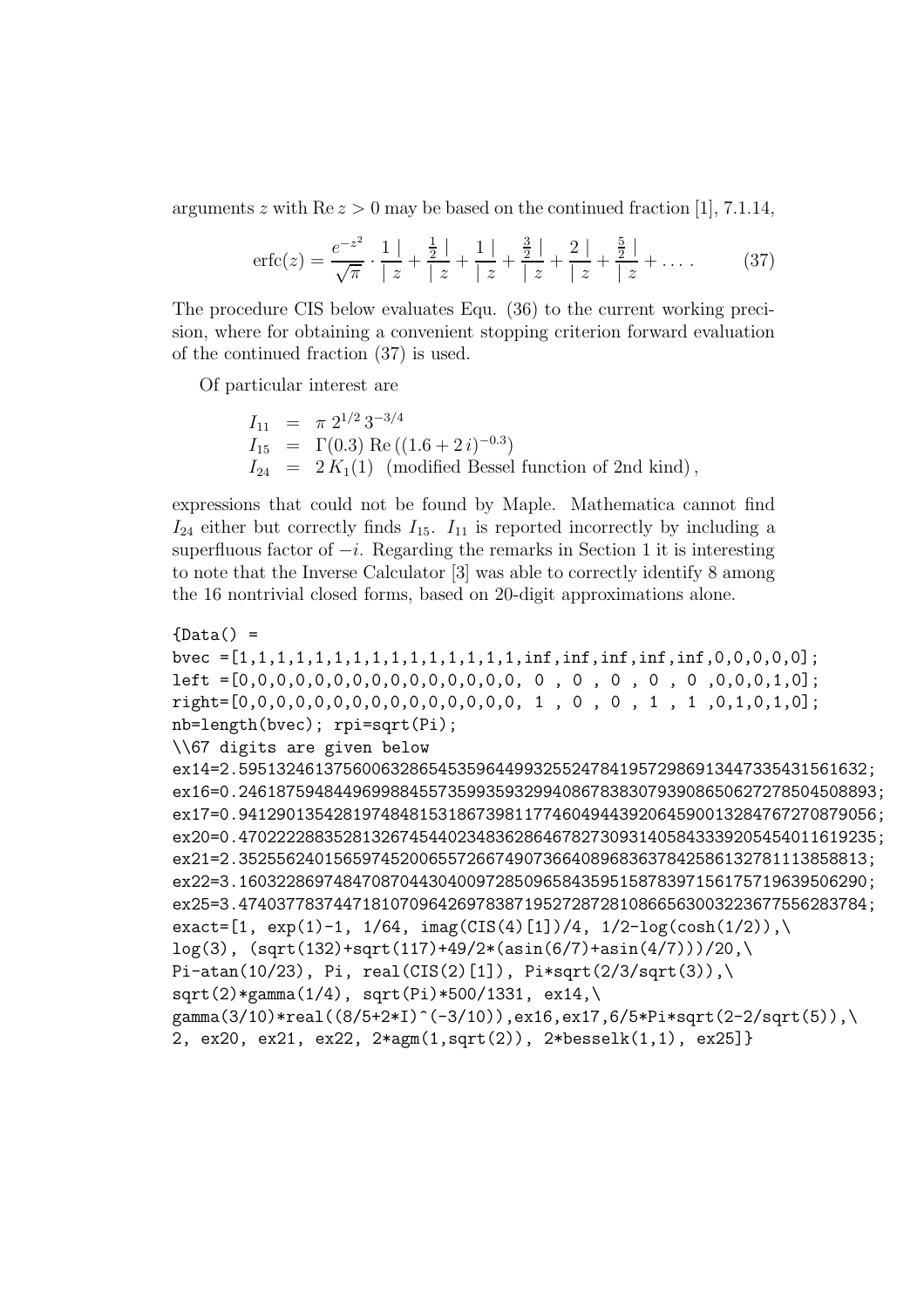```
{CIS(x) = z=rpi/2*(1-I)*x; \ \ }[1] 7.3.22, \text{erfc by } 7.1.14, \text{ forw.eval}.u0=[0,1.0]; u=[1.0, z]; q0=u0[1]/u0[2]; q=u[1]/u[2]; n=0;
 while(q!=q0, n=n+1; u1=z*u+n/2*u0; u0=u; u=u1; q0=q; q=u[1]/u[2]);
  [(1+I)/2*(1-exp(-z^2)/rpi*q), n]
```
The essential operations of our algorithm are carried out in the subroutines FCT, trapez and halfstep. The function FCT evaluates the transformed integrand, where the parameters b, L, R specify the interval type and the exponential types of the boundary singularities.

```
{FCT(t,b,L,R,ind) = D=sign(L-R); dt=1;}\setminus b: interval type: b=0:(-inf,inf), 0<br/>b<inf:(0,b), b=inf:(0,inf)
\setminus\setminus L, R = boundary types, restricted to -1 (subpolyn.) .. 1 (exp.)
for(i=1,abs(L-R), eDt=exp(D*t)); dt=dt*(1+eDt); t=t+D*eDt);for(i=1,1-max(L,R), dt=dt*cosh(t); t=sinh(t));if(b==0, dx=dt*cosh(t); x=sinh(t),
  if(b<inf, e=exp(t)/2; e1=1/4/e; ch=e+e1;
     x=b*e/ch; x1=b*e1/ch; dx=dt*b/2/ch^2, x=exp(t); dx=dt*x)); dx * fct(x, x1, ind)
```
The procedure trapez accumulates the trapezoidal sum with step h and an arbitrary offset. For truncating the trapezoidal sums according to the current working precision the sums are accumulated outwards in both directions, starting from an appropriate inner point, offset. Summation is stopped if the addition of two consecutive terms does not change the current sum. Owing to the careful internal handling of guard digits in PARI/GP this direct summation from large to small terms suffices in all cases of the test suite. Backwards summation from small to large absolute values does not significantly improve the accuracy. The procedure returns the trapezoidal sum S+T and the number j+k of evaluations of the integrand.

```
\{ \text{trapez}(h, \text{offset}) = i=0; \ S00=1.9; \ S0=1.1; \ S=0; \ s=offset+h;while(S!=SO0, j=j+1; s=s-h; SO0=S0; SO=S; S=S+h*FCT(s,b,L,R,ind));k=0; T00=1.9; T0=1.1; T=0; t=offset;
while(T!=T00, k=k+1; t=t+h; T00=T0; T0=T; T=T+h*FCT(t,b,L,R,ind));[S+T, j+k]
```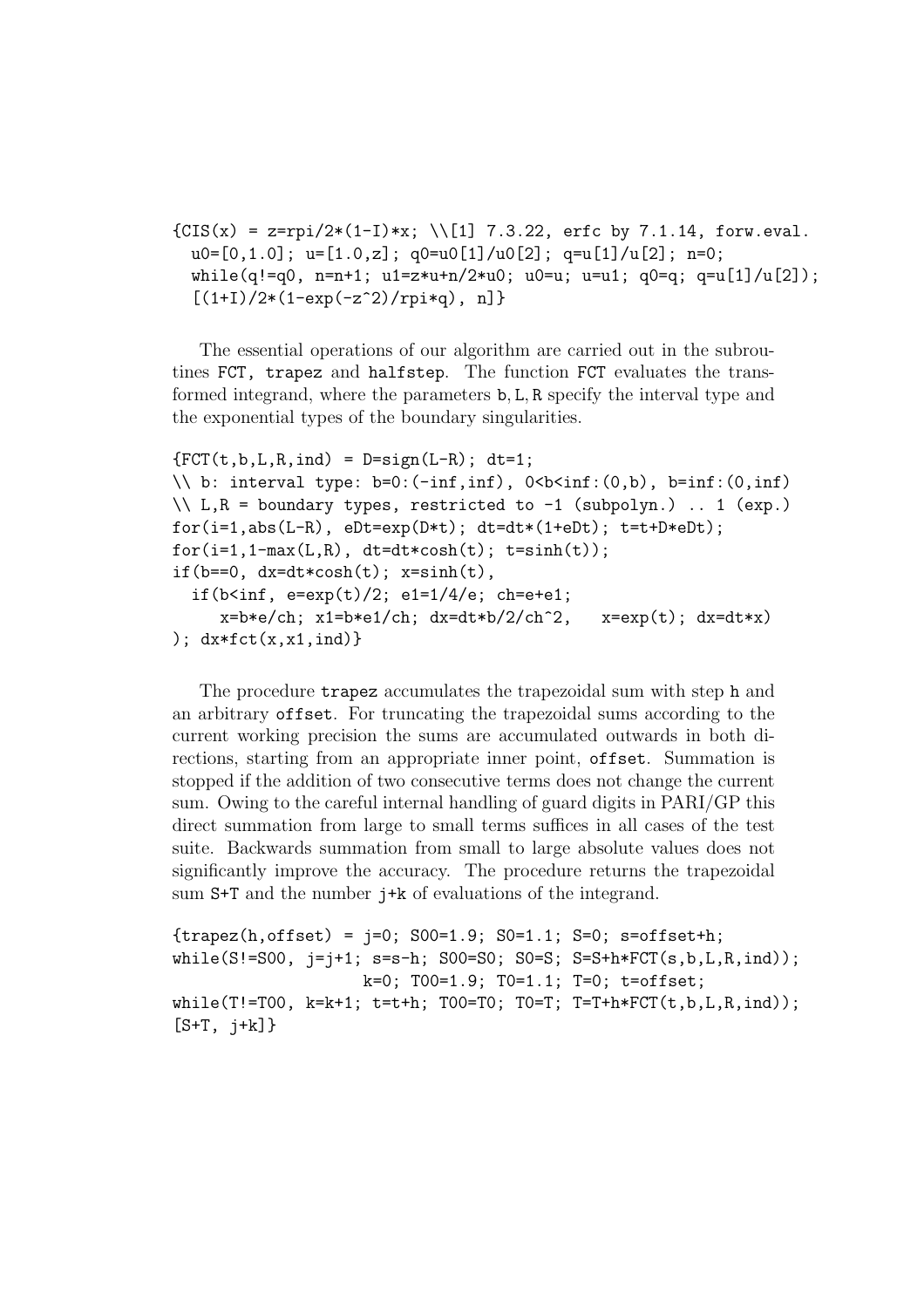Refinement of the trapezoidal sum by step halving and comparison with the exact values is done in halfstep. The function call dig(error) computes the number of correct digits in a result with a given relative error.

```
{halfstep(tol)} =h=1; sh=0; res=trapez(h,sh); val=res[1]; v0=val+1;
evec=dig(val/ex-1); count=res[2]; cvec=count;
while(abs(val-v0)>tol, h=h/2;
 v0=val; res=trapez(2*h,sh+h); val=(val+res[1])/2; count=count+res[2];
  evec=concat(evec,dig(val/ex-1)); cvec=concat(cvec,count);
)};
```

```
{dig(err) = if(err != 0, floor(-log(abs(err))/110), dec)}
```
The calling program loops through all examples of the test suite and prints the number of correct digits and the accumulated number of function evaluations at every stage. Also, the final approximation of the integral is printed (although not shown in the table of Section 8). For efficiently truncating the step halving algorithm its convergence rate has to be known. For many common integrals, in particular for the integrals in our test suite (except for  $I_{17}$  and  $I_{25}$ ), this convergence rate is  $O(\exp(-c/h))$  with some constant  $c > 0$  or close to this.

If halfstep is stopped with the toleance  $\texttt{tol} = 10^{-\texttt{dec}/2}$  the final approximation has just about reached the accuracy of dec digits. If the convergence rate is slower, as it appears to be the case in  $I_{25}$ , the required accuracy may not quite be reached. The choice of a smaller value of tol may help, at the risk of unnecessarily doubling the computational effort in other cases.

The program given below is the actual call for approximating the 25 test integrals of fct in 67-digit working precision.

```
\\ Calling program, choose dec
dec=67; default(realprecision,dec); tol=1/10^floor(1/2*dec);
inf=2^30; maxexp=10000; l10=log(10); Data();
for(ind=1,nb, b=bvec[ind]; L=left[ind]; R=right[ind]; ex=exact[ind];\
   halfstep(tol); print(ind," ",evec," ",cvec); print(val));
```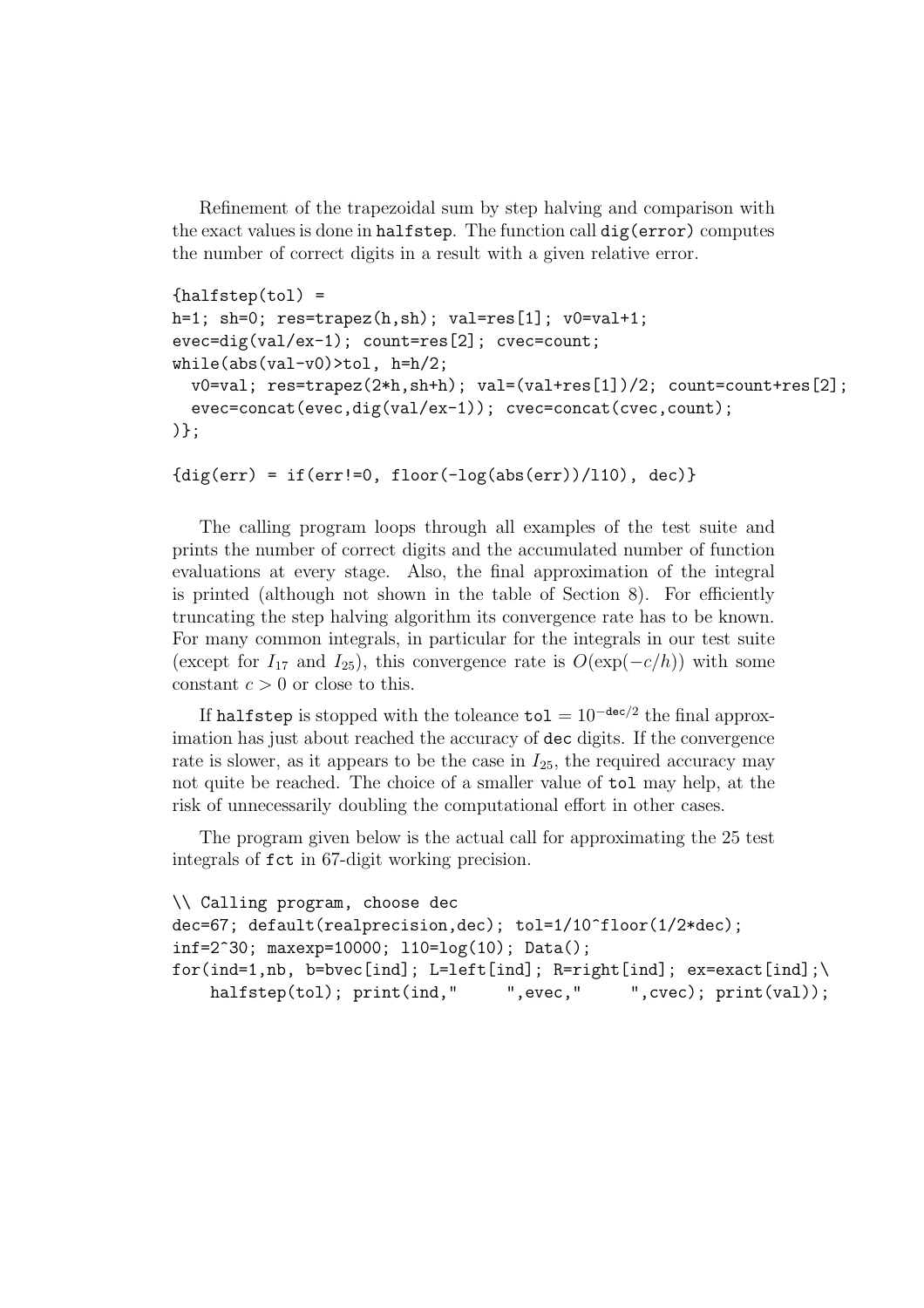# Results

Here we summarize the results of the calling program given at the end of the previous sectiom. With a working precision of  $\text{dec} = 67$  digits the program executes in 4.1 seconds on a 1.6-MHz processor. In this range the execution time roughly scales as  $dec^{2.3}$ . An accuracy of 65 or 66 digits is achieved in all cases except for  $I_{25}$ , where an additional step bisection would be required in order to compensate for the slower convergence rate with respect to step bisection.

|                             | Number of function evaluations           |
|-----------------------------|------------------------------------------|
| [2, 6, 14, 31, 66]          | [15, 29, 53, 97, 183]                    |
| [2,6,13,29,62,65]           | [15, 29, 53, 97, 183, 349]               |
| [0,1, 4, 13, 37, 66]        | [11, 21, 37, 66, 121, 227]               |
| [0,0, 1, 10, 33, 66]        | [13, 25, 46, 84, 155, 294]               |
| [2,6,14,31,67]              | [15, 29, 53, 97, 183]                    |
| [2,5,12,24,50,65]           | [15, 29, 53, 97, 183, 349]               |
| [2,5,11,20,40,65]           | [15, 29, 53, 97, 183, 349]               |
| [1,0, 2, 4, 8, 17, 35, 65]  | [15, 29, 53, 97, 181, 347, 674, 1323]    |
| [4,7,15,32,66]              | [15, 31, 59, 109, 205]                   |
| [0, 5, 12, 26, 58, 65]      | [15, 30, 56, 103, 194, 371]              |
| [2,6,12,25,50,65]           | [16, 31, 59, 110, 209, 402]              |
| [4,7,15,32,66]              | [17, 33, 63, 119, 226]                   |
| [3, 6, 14, 31, 65]          | [13, 27, 50, 93, 173]                    |
| [2,5,11,26,56,65]           | [15, 30, 55, 101, 190, 363]              |
| [1,3, 7,15,30,59,65]        | [15, 30, 56, 103, 194, 371, 721]         |
| [2, 4, 10, 22, 43, 65]      | [13, 26, 47, 86, 160, 304]               |
| [3,5, 9, 14, 23, 38, 65]    | [14, 29, 54, 100, 187, 357, 694]         |
| [3,7,16,33,66]              | [17, 34, 65, 122, 233]                   |
| [4, 8, 18, 35, 65]          | [20, 39, 73, 138, 263]                   |
| [3,6,12,23,45,65]           | [15, 29, 53, 97, 182, 348]               |
| [1,2, 5, 8, 15, 28, 51, 65] | $[14, 29, 54, 100, 187, 358, 695, 1373]$ |
| [0,0, 2, 4, 8, 18, 36, 65]  | [14, 27, 50, 92, 171, 325, 629, 1242]    |
| [3,7,15,32,65]              | [15, 29, 55, 101, 191]                   |
| [3,7,16,32,66]              | [15, 31, 59, 109, 205]                   |
| [1,4, 7,12,20,35,58]        | [15, 31, 59, 109, 205, 393, 765]         |
|                             | Correct digits per stage                 |